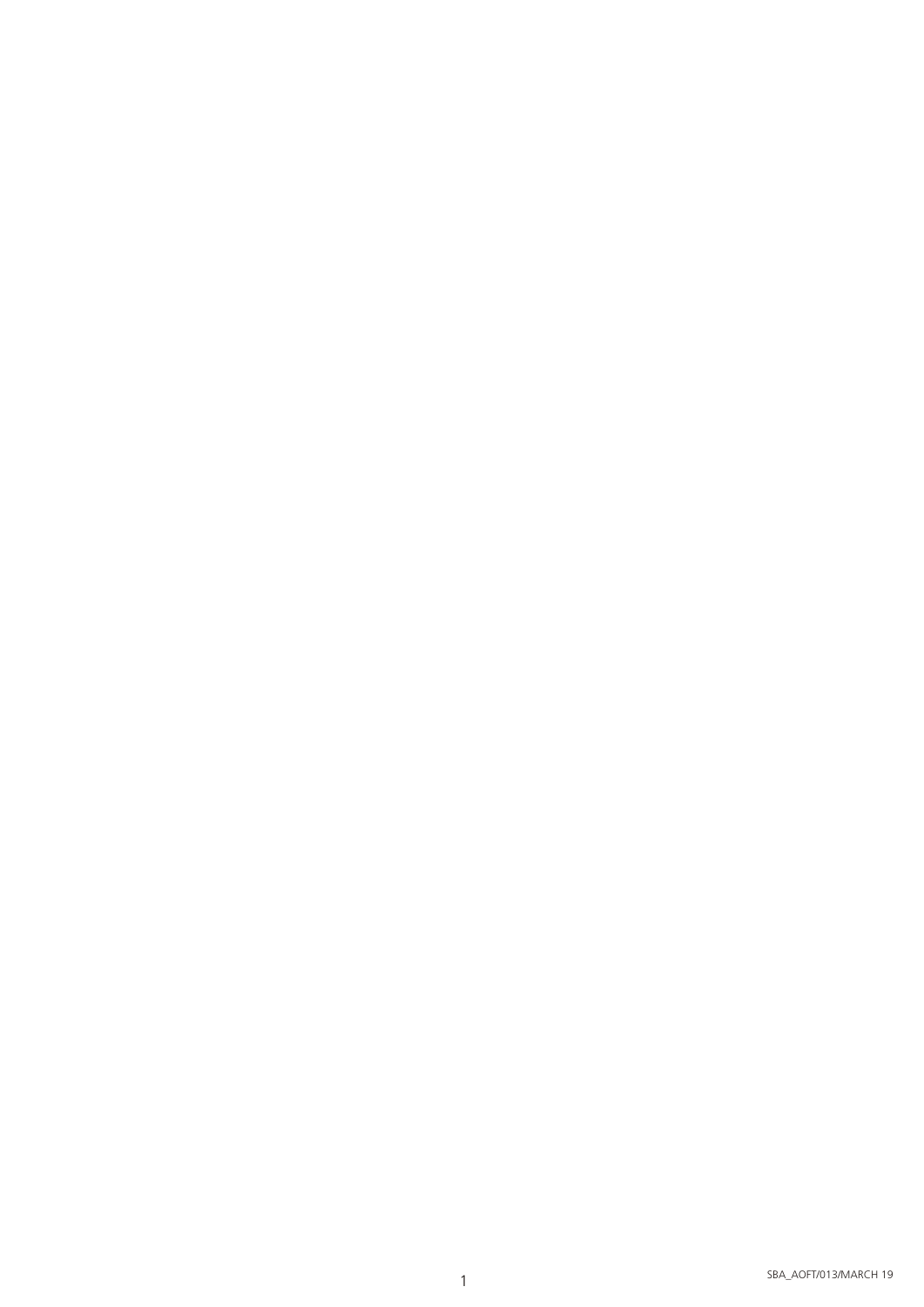# **Resident Individual Account Opening Form**

**XDBS** Treasures

| Savings Account<br>DBS Treasures - Staff<br>DBS CEP<br><b>DBS Treasures</b><br>Others<br>Individual<br><b>HUF</b><br>Society<br>Club<br>Association<br>Category<br>Trust<br><b>Branch Name</b><br>Date of submission<br>Family mapping -<br><b>Treasures Category</b><br>Account no.<br>$\overline{1}$<br>Primary member - CIF :<br><b>CUSTOMER INFORMATION</b><br>2nd Applicant / Guardian Details (If the Applicant is a Minor)<br>(1st Applicant / Minor)<br>Salutation<br>Ms<br>Prof<br>Others<br>Mrs<br>Dr<br>Mrs<br>Ms<br>Dr<br>Mr<br>Mr<br>First Name:<br>*Name<br>Middle Name:<br>(Name as per ID proof)<br>Last Name:<br><b>KYC Number</b><br>CIF <sub>1</sub><br>CIF <sub>1</sub><br><b>Existing Account Details</b><br><b>First Holder</b><br><b>First Holder</b><br>First Name:<br>*Maiden Name<br>Middle Name:<br>(If applicable)<br>Last Name:<br>First Name:<br>Middle Name:<br>*Fathers Name<br>Last Name:<br>First Name:<br>Middle Name:<br>*Mothers Name<br>Last Name: |                  |
|------------------------------------------------------------------------------------------------------------------------------------------------------------------------------------------------------------------------------------------------------------------------------------------------------------------------------------------------------------------------------------------------------------------------------------------------------------------------------------------------------------------------------------------------------------------------------------------------------------------------------------------------------------------------------------------------------------------------------------------------------------------------------------------------------------------------------------------------------------------------------------------------------------------------------------------------------------------------------------------|------------------|
|                                                                                                                                                                                                                                                                                                                                                                                                                                                                                                                                                                                                                                                                                                                                                                                                                                                                                                                                                                                          |                  |
|                                                                                                                                                                                                                                                                                                                                                                                                                                                                                                                                                                                                                                                                                                                                                                                                                                                                                                                                                                                          | Others           |
|                                                                                                                                                                                                                                                                                                                                                                                                                                                                                                                                                                                                                                                                                                                                                                                                                                                                                                                                                                                          | $D$ $D$ $M$      |
|                                                                                                                                                                                                                                                                                                                                                                                                                                                                                                                                                                                                                                                                                                                                                                                                                                                                                                                                                                                          | 2<br>$\vert$ 3   |
|                                                                                                                                                                                                                                                                                                                                                                                                                                                                                                                                                                                                                                                                                                                                                                                                                                                                                                                                                                                          |                  |
|                                                                                                                                                                                                                                                                                                                                                                                                                                                                                                                                                                                                                                                                                                                                                                                                                                                                                                                                                                                          |                  |
|                                                                                                                                                                                                                                                                                                                                                                                                                                                                                                                                                                                                                                                                                                                                                                                                                                                                                                                                                                                          | Prof<br>Others   |
|                                                                                                                                                                                                                                                                                                                                                                                                                                                                                                                                                                                                                                                                                                                                                                                                                                                                                                                                                                                          |                  |
|                                                                                                                                                                                                                                                                                                                                                                                                                                                                                                                                                                                                                                                                                                                                                                                                                                                                                                                                                                                          |                  |
|                                                                                                                                                                                                                                                                                                                                                                                                                                                                                                                                                                                                                                                                                                                                                                                                                                                                                                                                                                                          |                  |
|                                                                                                                                                                                                                                                                                                                                                                                                                                                                                                                                                                                                                                                                                                                                                                                                                                                                                                                                                                                          |                  |
|                                                                                                                                                                                                                                                                                                                                                                                                                                                                                                                                                                                                                                                                                                                                                                                                                                                                                                                                                                                          |                  |
|                                                                                                                                                                                                                                                                                                                                                                                                                                                                                                                                                                                                                                                                                                                                                                                                                                                                                                                                                                                          |                  |
|                                                                                                                                                                                                                                                                                                                                                                                                                                                                                                                                                                                                                                                                                                                                                                                                                                                                                                                                                                                          |                  |
|                                                                                                                                                                                                                                                                                                                                                                                                                                                                                                                                                                                                                                                                                                                                                                                                                                                                                                                                                                                          |                  |
|                                                                                                                                                                                                                                                                                                                                                                                                                                                                                                                                                                                                                                                                                                                                                                                                                                                                                                                                                                                          |                  |
|                                                                                                                                                                                                                                                                                                                                                                                                                                                                                                                                                                                                                                                                                                                                                                                                                                                                                                                                                                                          |                  |
|                                                                                                                                                                                                                                                                                                                                                                                                                                                                                                                                                                                                                                                                                                                                                                                                                                                                                                                                                                                          |                  |
|                                                                                                                                                                                                                                                                                                                                                                                                                                                                                                                                                                                                                                                                                                                                                                                                                                                                                                                                                                                          |                  |
|                                                                                                                                                                                                                                                                                                                                                                                                                                                                                                                                                                                                                                                                                                                                                                                                                                                                                                                                                                                          |                  |
|                                                                                                                                                                                                                                                                                                                                                                                                                                                                                                                                                                                                                                                                                                                                                                                                                                                                                                                                                                                          |                  |
| First Name:                                                                                                                                                                                                                                                                                                                                                                                                                                                                                                                                                                                                                                                                                                                                                                                                                                                                                                                                                                              |                  |
| *Spouse Name<br>Middle Name:<br>(If applicable)                                                                                                                                                                                                                                                                                                                                                                                                                                                                                                                                                                                                                                                                                                                                                                                                                                                                                                                                          |                  |
| Last Name:                                                                                                                                                                                                                                                                                                                                                                                                                                                                                                                                                                                                                                                                                                                                                                                                                                                                                                                                                                               |                  |
| Resident Individual<br>Foreign National<br>Resident Individual<br>*Resident Status                                                                                                                                                                                                                                                                                                                                                                                                                                                                                                                                                                                                                                                                                                                                                                                                                                                                                                       | Foreign National |
| Person of Indian Origin<br>Person of Indian Origin                                                                                                                                                                                                                                                                                                                                                                                                                                                                                                                                                                                                                                                                                                                                                                                                                                                                                                                                       |                  |
| IN-Indian<br>Others (ISO 3166 Country Code)<br>IN-Indian<br>Others (ISO 3166 Country Code)<br>*Nationality                                                                                                                                                                                                                                                                                                                                                                                                                                                                                                                                                                                                                                                                                                                                                                                                                                                                               |                  |
| *Date of Birth<br>Y<br>D<br>Υ<br>D.<br>D.<br>МI<br>M<br>D.<br>MI                                                                                                                                                                                                                                                                                                                                                                                                                                                                                                                                                                                                                                                                                                                                                                                                                                                                                                                         |                  |
| *Place of Birth<br>Two digit -state/UT code as per<br>Indian Motor Vehicle Act, 1988<br>State/UT code<br>State/UT code                                                                                                                                                                                                                                                                                                                                                                                                                                                                                                                                                                                                                                                                                                                                                                                                                                                                   |                  |
| *Country of Birth<br>ISO 3166 Country Code:<br>IN-India<br>Others<br>ISO 3166 Country Code:<br>IN-India                                                                                                                                                                                                                                                                                                                                                                                                                                                                                                                                                                                                                                                                                                                                                                                                                                                                                  | Others           |
| *Gender<br>Third Gender<br>Third Gender<br>Male<br>Female<br>Male<br>Female                                                                                                                                                                                                                                                                                                                                                                                                                                                                                                                                                                                                                                                                                                                                                                                                                                                                                                              |                  |
| Unmarried<br>Unmarried<br>*Marital Status<br>Married<br>Others<br>Married<br>Others<br>(Pl. specify)<br>(Pl. specify)                                                                                                                                                                                                                                                                                                                                                                                                                                                                                                                                                                                                                                                                                                                                                                                                                                                                    |                  |
| E-mail*:                                                                                                                                                                                                                                                                                                                                                                                                                                                                                                                                                                                                                                                                                                                                                                                                                                                                                                                                                                                 |                  |
| $+91$<br>$+91$<br>*Contact Details<br>Mobile*:<br>Resident*:<br>$+91$<br>$+91$<br>Office*:<br>$+91$<br>$+91$<br>Fax No.*:<br>$+91$<br>$+91$                                                                                                                                                                                                                                                                                                                                                                                                                                                                                                                                                                                                                                                                                                                                                                                                                                              |                  |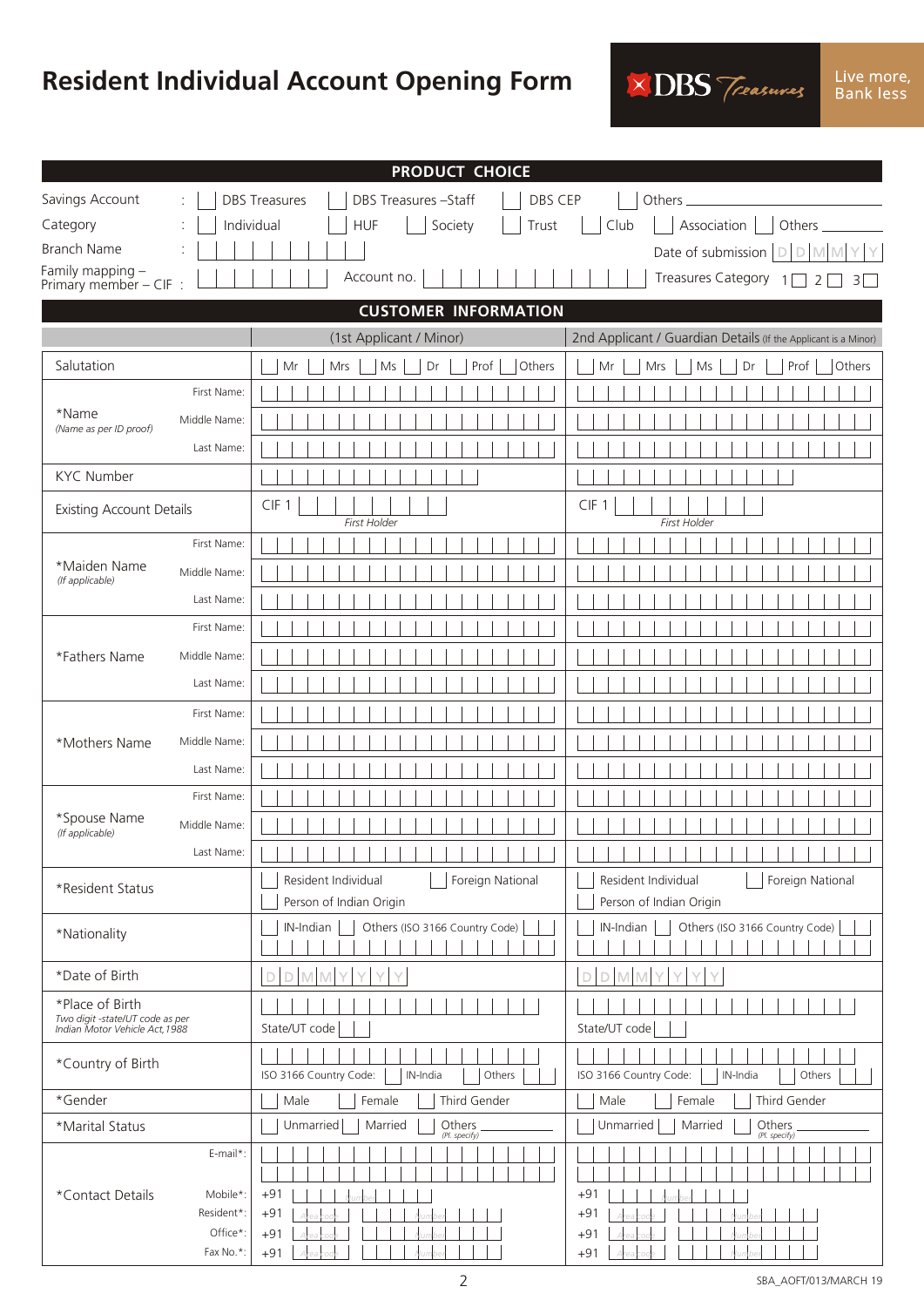|                                                                                          | (1st Applicant/Minor)                                                                                                                                                | 2nd Applicant / Guardian Details (If the Applicant is a Minor)                                                                                                       |
|------------------------------------------------------------------------------------------|----------------------------------------------------------------------------------------------------------------------------------------------------------------------|----------------------------------------------------------------------------------------------------------------------------------------------------------------------|
| *Proof of Address (PoA)<br>Certified copy of any one of the<br>PoA needs to be submitted | Driving Licence     UID (Aadhaar)<br>Passport<br>Voter Identity Card   NREGA Job Card<br>Others_                                                                     | Driving Licence     UID (Aadhaar)<br>Passport<br>Voter Identity Card     NREGA Job Card<br>Others_                                                                   |
| * Current Residential<br>Address                                                         | Landmark<br>City<br>Pin code<br>State<br>ISO 3166 Country Code:<br>IN-India<br>Others                                                                                | Landmark<br>Pin code<br>City<br>State<br>ISO 3166 Country Code:<br>IN-India<br>Others                                                                                |
| * Permanent Residential<br>Address                                                       | I confirm my permanent address is same as my current<br>residential address<br>Landmark<br>City<br>Pin code<br>State<br>ISO 3166 Country Code:<br>IN-India<br>Others | I confirm my permanent address is same as my current<br>residential address<br>Landmark<br>Pin code<br>City<br>State<br>ISO 3166 Country Code:<br>IN-India<br>Others |
| * Office/Business<br>Address                                                             | Landmark<br>Pin code<br>City<br>State<br>ISO 3166 Country Code:<br>IN-India<br>Others                                                                                | Landmark<br>City<br>Pin code<br>State<br>ISO 3166 Country Code:<br>Others<br>IN-India                                                                                |
| Mailing Address                                                                          | Permanent Residence<br>Current Residence<br>Office / Business Address                                                                                                | Permanent Residence<br>Current Residence<br>Office / Business Address                                                                                                |
| Residence                                                                                | Owned by parents<br>Self Owned<br>Lease                                                                                                                              | Owned by parents<br>Self Owned<br>Lease                                                                                                                              |
| *Education                                                                               | Under graduate   Graduate  <br>Post Graduate<br>Others (Please specify)                                                                                              | Graduate<br>Under graduate<br>Post Graduate<br>    Others (Please specify) _                                                                                         |
| *Profession / Employment                                                                 | Salaried         Private       Public     Gov't Sector<br>Professional#   Student<br><b>Business</b><br>    Self Employed     Retired<br>Housewife                   | Salaried       Private     Public   Gov't Sector<br>Business     Professional#     Student<br>Housewife     Self Employed     Retired                                |
| *Profession Details#                                                                     | Lawyer<br>Doctor<br>CA<br>Others (Please specify)                                                                                                                    | Lawyer<br>Doctor<br>CA<br>Others (Please specify) ________                                                                                                           |
| *Name of employer / Firm                                                                 |                                                                                                                                                                      |                                                                                                                                                                      |
| *Line of business / Industry                                                             |                                                                                                                                                                      |                                                                                                                                                                      |
| *Income p.a.                                                                             | Rs 100,000 to Rs 500,000<br>Upto Rs 100,000<br>Rs 5,00,000 to Rs.15,00,000<br>$>$ Rs15,00,000                                                                        | Rs 100,000 to Rs 500,000<br>Upto Rs 100,000<br>Rs 5,00,000 to Rs.15,00,000<br>$>$ Rs15,00,000                                                                        |
| *Source of Funds                                                                         | Business<br>  Inheritance   Savings<br>Salary                                                                                                                        | Business<br>Salary  <br>Inheritance   Savings                                                                                                                        |
| *Purpose and Reason for<br>opening the account                                           | Investments     Family Maintenance<br>Savings                                                                                                                        | Savings     Investments     Family Maintenance                                                                                                                       |
| Relationship with the 1st holder                                                         | $\cdots$                                                                                                                                                             | Parent  <br>In Law $(s)$<br>Spouse   Child<br>Sibling<br>Others (Please specify)                                                                                     |
| Politically Exposed Person<br>(PEP) Status                                               | I am PEP<br>        am Related to PEP<br>Not Applicable                                                                                                              | I am PEP<br>      am Related to PEP<br>Not Applicable                                                                                                                |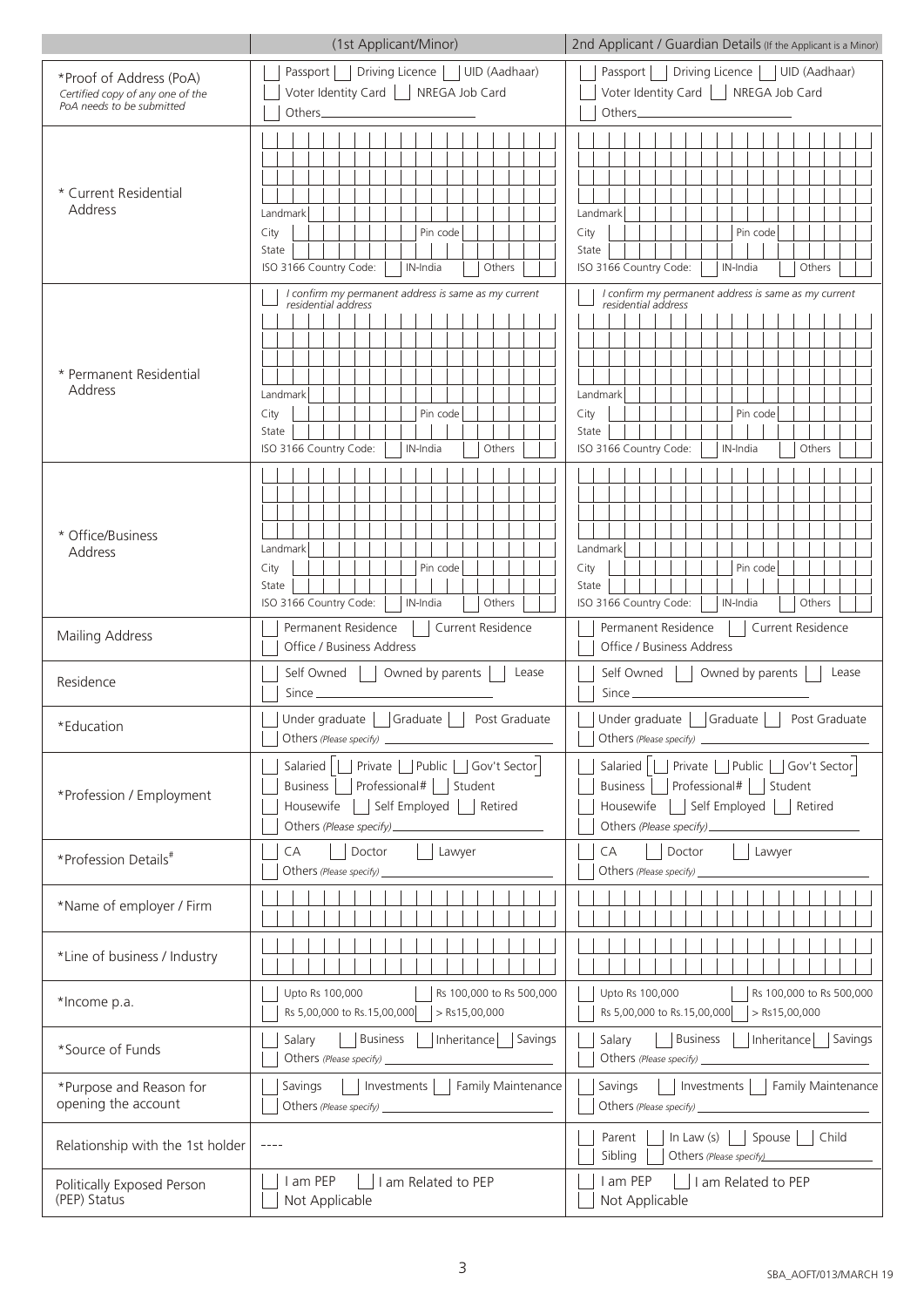|                                                                                                                                                                                                                                                                 | (1st Applicant/Minor)                                                                                                                                                                                                            | 2nd Applicant / Guardian Details (If the Applicant is a Minor)                                                                                                                                                                                                                                                                                                                                                       |
|-----------------------------------------------------------------------------------------------------------------------------------------------------------------------------------------------------------------------------------------------------------------|----------------------------------------------------------------------------------------------------------------------------------------------------------------------------------------------------------------------------------|----------------------------------------------------------------------------------------------------------------------------------------------------------------------------------------------------------------------------------------------------------------------------------------------------------------------------------------------------------------------------------------------------------------------|
| *Proof of Identity                                                                                                                                                                                                                                              | Certified copy of any one of the following Proof<br>of Identity to be submitted                                                                                                                                                  | Certified copy of any one of the following Proof<br>of Identity to be submitted                                                                                                                                                                                                                                                                                                                                      |
| Passport Details                                                                                                                                                                                                                                                | Date of Issue $D D M M Y Y$<br>Expiry Date $\boxed{\bigcirc}$ $\boxed{\bigcirc}$ $\boxed{\bigcirc}$ $\boxed{\bigcirc}$<br>Y.<br>Number<br>Place of                                                                               | Date of Issue $D$ $D$ $M$ $M$ $Y$ $Y$<br>Expiry Date $D$ $D$ $M$ $M$ $Y$ $Y$<br>Number<br>Place of                                                                                                                                                                                                                                                                                                                   |
| Driving License                                                                                                                                                                                                                                                 | Issue<br>Expiry date                                                                                                                                                                                                             | Issue<br>Expiry date                                                                                                                                                                                                                                                                                                                                                                                                 |
| Voter's Id Cards                                                                                                                                                                                                                                                |                                                                                                                                                                                                                                  |                                                                                                                                                                                                                                                                                                                                                                                                                      |
| *PAN Number                                                                                                                                                                                                                                                     | <b>OR</b><br>Form 60 (Applicable for Basic Savings Bank Deposit Account Only)                                                                                                                                                    | <b>OR</b><br>Form 60 (Applicable for Basic Savings Bank Deposit Account Only)                                                                                                                                                                                                                                                                                                                                        |
| UID (Aadhar)                                                                                                                                                                                                                                                    |                                                                                                                                                                                                                                  |                                                                                                                                                                                                                                                                                                                                                                                                                      |
| NREGA Job Card                                                                                                                                                                                                                                                  |                                                                                                                                                                                                                                  |                                                                                                                                                                                                                                                                                                                                                                                                                      |
| Others                                                                                                                                                                                                                                                          | Identification Number<br>(Any document notified by the central government)                                                                                                                                                       | <b>Identification Number</b><br>(Any document notified by the central government)                                                                                                                                                                                                                                                                                                                                    |
| Remarks                                                                                                                                                                                                                                                         |                                                                                                                                                                                                                                  |                                                                                                                                                                                                                                                                                                                                                                                                                      |
|                                                                                                                                                                                                                                                                 | <b>MODE OF OPERATION</b>                                                                                                                                                                                                         |                                                                                                                                                                                                                                                                                                                                                                                                                      |
| Single<br>Jointly (Debit card will not be issued)                                                                                                                                                                                                               | Either or Survivor<br>Anyone or Survivor                                                                                                                                                                                         | Former or Survivor<br>Others (Please specify) $\frac{1}{\sqrt{1-\frac{1}{2}}\sqrt{1-\frac{1}{2}}\sqrt{1-\frac{1}{2}}\sqrt{1-\frac{1}{2}}\sqrt{1-\frac{1}{2}}\sqrt{1-\frac{1}{2}}\sqrt{1-\frac{1}{2}}\sqrt{1-\frac{1}{2}}\sqrt{1-\frac{1}{2}}\sqrt{1-\frac{1}{2}}\sqrt{1-\frac{1}{2}}\sqrt{1-\frac{1}{2}}\sqrt{1-\frac{1}{2}}\sqrt{1-\frac{1}{2}}\sqrt{1-\frac{1}{2}}\sqrt{1-\frac{1}{2}}\sqrt{1-\frac{1}{2}}\sqrt{1$ |
|                                                                                                                                                                                                                                                                 | We jointly agree and authorize DBS Bank India Limited to permit premature withdrawals of the fixed deposit by survivorls in the event of death of the deposit holderls before maturity.<br><b>FIXED DEPOSIT</b>                  |                                                                                                                                                                                                                                                                                                                                                                                                                      |
| Type of Deposit                                                                                                                                                                                                                                                 | Simple (quarterly / monthly payment)<br>Reinvestment                                                                                                                                                                             |                                                                                                                                                                                                                                                                                                                                                                                                                      |
| Cheque/RTGS/NEFT Details :                                                                                                                                                                                                                                      | Cheque No<br>Dated                                                                                                                                                                                                               | Bank Name and the state of the state of the state of the state of the state of the state of the state of the state of the state of the state of the state of the state of the state of the state of the state of the state of                                                                                                                                                                                        |
|                                                                                                                                                                                                                                                                 |                                                                                                                                                                                                                                  |                                                                                                                                                                                                                                                                                                                                                                                                                      |
|                                                                                                                                                                                                                                                                 |                                                                                                                                                                                                                                  |                                                                                                                                                                                                                                                                                                                                                                                                                      |
| Debit to DBS Account no.                                                                                                                                                                                                                                        |                                                                                                                                                                                                                                  |                                                                                                                                                                                                                                                                                                                                                                                                                      |
| *Term Deposit Tenure                                                                                                                                                                                                                                            | Year<br>Months<br>Days                                                                                                                                                                                                           | $\omega$ $\sim$ $\omega$                                                                                                                                                                                                                                                                                                                                                                                             |
| Number of Receipts                                                                                                                                                                                                                                              | Single receipt                                                                                                                                                                                                                   | Tax to be deducted PAN No $\vert$ $\vert$ $\vert$ $\vert$                                                                                                                                                                                                                                                                                                                                                            |
| <b>Tax Status</b><br>(No TDS if interest is $<$ INR 10,000                                                                                                                                                                                                      | No tax at source, FORM 15G/H submitted                                                                                                                                                                                           | (prevailing rules of TDS will apply, if PAN No not available attach Form 60)<br>(on all FD's places with us )                                                                                                                                                                                                                                                                                                        |
| during a financial year<br>Interest Payment                                                                                                                                                                                                                     |                                                                                                                                                                                                                                  | Issue payorder @ RTGS / NEFT                                                                                                                                                                                                                                                                                                                                                                                         |
| Maturity Instructions                                                                                                                                                                                                                                           | Auto renew principal and interest for same period                                                                                                                                                                                |                                                                                                                                                                                                                                                                                                                                                                                                                      |
|                                                                                                                                                                                                                                                                 |                                                                                                                                                                                                                                  |                                                                                                                                                                                                                                                                                                                                                                                                                      |
|                                                                                                                                                                                                                                                                 |                                                                                                                                                                                                                                  |                                                                                                                                                                                                                                                                                                                                                                                                                      |
|                                                                                                                                                                                                                                                                 |                                                                                                                                                                                                                                  | RTGS / NEFT                                                                                                                                                                                                                                                                                                                                                                                                          |
|                                                                                                                                                                                                                                                                 | Repay principal and interest to A/c No <b>CONFIDENT</b> Or by payorder  <br>*Simple Interest rate will be paid on fixed deposits below 6 months. For fixed deposits of 6 months or above, interest will be compounded quarterly. | RTGS / NEFT                                                                                                                                                                                                                                                                                                                                                                                                          |
|                                                                                                                                                                                                                                                                 | # RTGS/NEFT Details (Real Time Gross Settlement/ National Electronic Funds Transfer)                                                                                                                                             |                                                                                                                                                                                                                                                                                                                                                                                                                      |
|                                                                                                                                                                                                                                                                 |                                                                                                                                                                                                                                  |                                                                                                                                                                                                                                                                                                                                                                                                                      |
|                                                                                                                                                                                                                                                                 |                                                                                                                                                                                                                                  |                                                                                                                                                                                                                                                                                                                                                                                                                      |
|                                                                                                                                                                                                                                                                 |                                                                                                                                                                                                                                  |                                                                                                                                                                                                                                                                                                                                                                                                                      |
|                                                                                                                                                                                                                                                                 |                                                                                                                                                                                                                                  |                                                                                                                                                                                                                                                                                                                                                                                                                      |
| * Payment will be sent to 1st applicant only                                                                                                                                                                                                                    |                                                                                                                                                                                                                                  |                                                                                                                                                                                                                                                                                                                                                                                                                      |
|                                                                                                                                                                                                                                                                 | <b>ACKNOWLEDGEMENT SLIP (To be handed over to Customer)</b>                                                                                                                                                                      |                                                                                                                                                                                                                                                                                                                                                                                                                      |
| We acknowledge the receipt of your                                                                                                                                                                                                                              | Savings Account Opening form<br>DBS Investment services form.                                                                                                                                                                    |                                                                                                                                                                                                                                                                                                                                                                                                                      |
|                                                                                                                                                                                                                                                                 | The terms & conditions, features and charges with regard to your account opening request has been explained to you by the relationship manager.                                                                                  |                                                                                                                                                                                                                                                                                                                                                                                                                      |
| Nomination Form Received                                                                                                                                                                                                                                        | Yes<br>No<br>The account will be opened as subject to KYC checks and post clearance of the initial payment of the cheque.                                                                                                        |                                                                                                                                                                                                                                                                                                                                                                                                                      |
| Relationship Manager Details:<br>Name and the contract of the contract of the contract of the contract of the contract of the contract of the contract of the contract of the contract of the contract of the contract of the contract of the contract of the c |                                                                                                                                                                                                                                  | <b>DIMN</b>                                                                                                                                                                                                                                                                                                                                                                                                          |
|                                                                                                                                                                                                                                                                 |                                                                                                                                                                                                                                  |                                                                                                                                                                                                                                                                                                                                                                                                                      |

|  | SBA AOFT/013/MARCH 19 |  |
|--|-----------------------|--|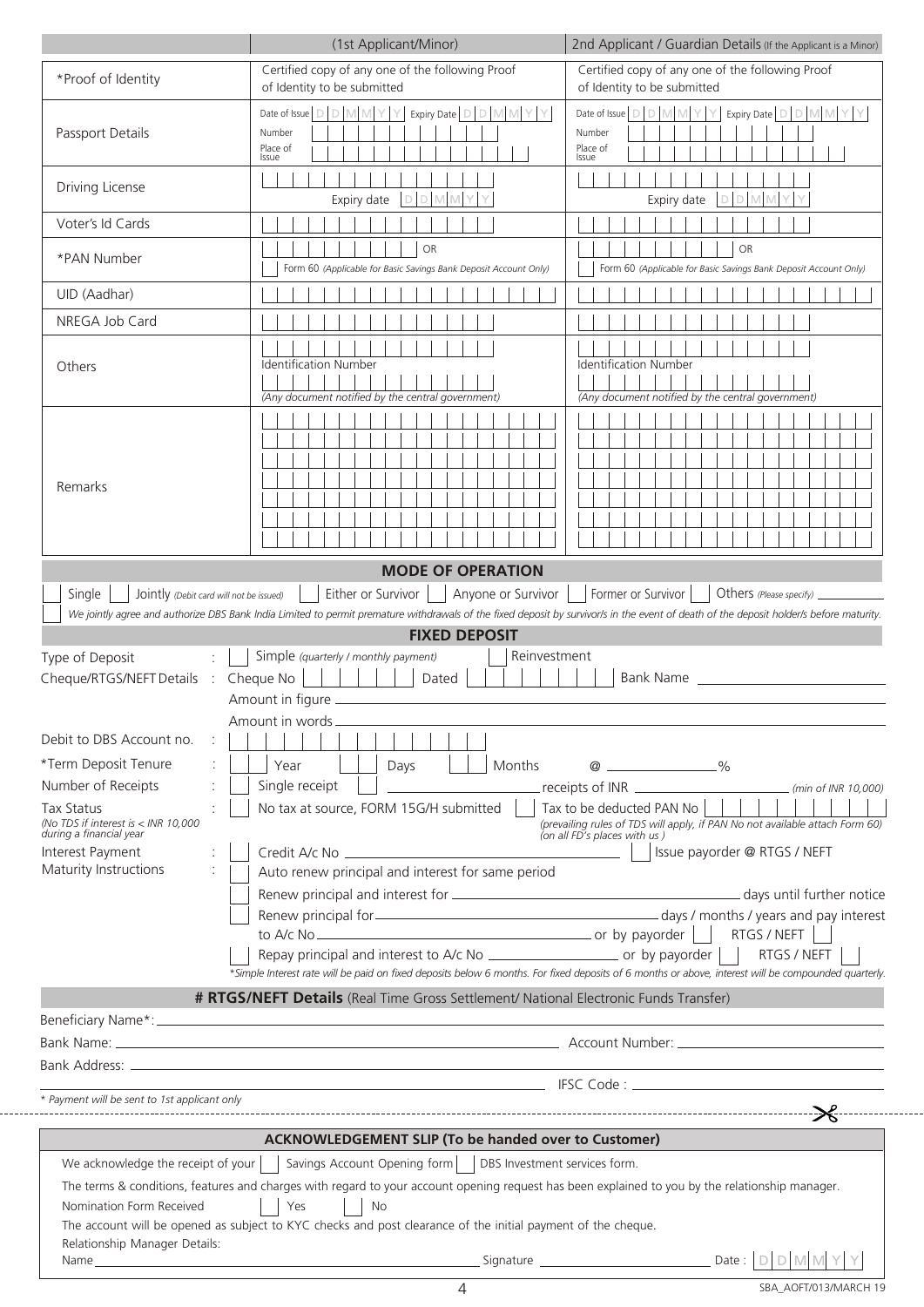|                                                                                                              | <b>RECURRING DEPOSIT</b>            |                                                                                                                                                                                                                                                                        |  |  |  |
|--------------------------------------------------------------------------------------------------------------|-------------------------------------|------------------------------------------------------------------------------------------------------------------------------------------------------------------------------------------------------------------------------------------------------------------------|--|--|--|
| First Installment<br>Payment Details<br>(Min Rs 1000/- Max 100000/-)<br>Monthly Installment Amount           |                                     | : Through Debit to my Savings Account $\boxed{\phantom{a}}$<br>Rs. ______________________/- Amount in words Rs                                                                                                                                                         |  |  |  |
| Tenure                                                                                                       |                                     | $(Months) @ \_\_\_\_$ % (minimum 6mths & multiples of 3 months thereafter & maximum 60mths)                                                                                                                                                                            |  |  |  |
| Number of Recurring Deposits<br>Maturity Instructions<br>(No Auto renewal Possible)                          | <b>Standing Instruction Details</b> | RD's of Rs. (each)<br>One<br>(minimum amount of each RD should be Rs. 1000/-)<br>Payment of deposit on Maturity by Transfer to my Savings / Current Account Number<br>Credit A/c No.<br>Debit account will be the same from where the 1st installment has been debited |  |  |  |
| <b>DEBIT CARD APPLICATION</b>                                                                                |                                     |                                                                                                                                                                                                                                                                        |  |  |  |
|                                                                                                              |                                     | 1st Applicant<br>2nd Applicant                                                                                                                                                                                                                                         |  |  |  |
| Name<br>(Name to be mentioned on the debit card not to exceed beyond 20 characters<br>including blank space) |                                     | Name<br>(Name to be mentioned on the debit card not to exceed beyond 20 characters<br>including blank space)                                                                                                                                                           |  |  |  |
| Type of<br>Domestic Debit Card<br>International Debit Card<br>Card<br>(can be used only in India)            |                                     | Type of<br>Domestic Debit Card<br>International Debit Card<br>Card<br>(can be used only in India)                                                                                                                                                                      |  |  |  |

I/We declare and confirm that I/We have read and understood the terms and conditions available on the website of DBS Bank India Limited ("Bank") related to the Bank's Debit Card and international transaction limits relating to Bank's Debit Card including but not limited to the Bank's tariff regarding the operation/conduct of the accounts/deposits and agree to be bound and abide by them/any other rules that may be in force from time to time. I/We are aware of Charges/fees applicable for the Bank's International/Domestic Debit Cards. I/We hereby agree to be bound by the revised charges/tariff applicable from time to time available on the Bank's website for the Bank's International/Domestic Debit Cards.

I/We am/are aware that the Debit Cards are issued in different variants. I/We are aware that the Default domestic transaction limit on my/ our VISA Platinum Debit card is INR 100,000 and international transaction limit on my/ our VISA Platinum Debit card is INR 25,000 is set for Debit cards issued to Savings Plus /Savings Power Plus and Basic Savings Bank Deposit Accounts. I/We are aware that the default domestic transaction limit on my/our VISA Infinite Debit card is INR 300,000 and the international transaction limit is INR 50,000 for Treasures, NRI Elite Treasures accounts. I/ We agree that if our existing cards are domestic debit cards then our International limits will be Zero.

Note: 1. International transaction limit is set separately for POS transactions and ATM withdrawals etc.

2. The international transaction limits on your Debit card cannot exceed your domestic limits

3. If you select a domestic card only initially, you can call customer care or submit a mandate to change the card type and increase & activate the international limit

4. In case you need to change the default International limit, you can call customer care or submit a mandate to change the card type

# **iBANKING / mBANKING**

| 1st Appl. | Yes, I would like to apply for iBanking & mBanking<br>Yes, I would like to apply for ibanking only kindly disable mBanking | No, I would not like to apply for iBanking & mBanking |
|-----------|----------------------------------------------------------------------------------------------------------------------------|-------------------------------------------------------|
| 2nd Appl. | Yes, I would like to apply for iBanking & mBanking<br>Yes, I would like to apply for ibanking only kindly disable mBanking | No, I would not like to apply for iBanking & mBanking |

I/We hereby confirm that I/We have applied for DBS Bank India Limited ("Bank") Internet Banking (iBanking)/ Mobile Banking (mBanking) Services and hereby agree that iBanking / mBanking Services shall be made available to me/us by the Bank from time to time. I/We acknowledge and confirm that my/our use of the iBanking / mBanking services shall be governed by the Bank's prevailing iBanking / mBanking Terms and Conditions (copies of which are available at any of the Bank's branches in India and on the Bank's web-site at www.dbsbank.in) and I/we hereby declare that I/we have read and fully understood the said terms and conditions and accept the same. I/we agree and understand that the Bank reserves the right to reject any application for<br>iBanking / mBanking without provi relating to my/our access to the iBanking / mBanking services to my/our address as per the Bank's records and I/we agree that the risk of non-receipt and/or disclosure of the Security Codes to an unauthorised third party shall be fully borne by me/us. I/we confirm and agree that the Bank shall not be held responsible in any way for any losses that may be suffered by me/us as a<br>result of such non receipt or di or survivor/anyone or survivor) maintained with the Bank, all such accounts shall be automatically linked to my/our User ID.

I/We shall be fully responsible for any of the linked accounts getting debited based on the instruction(s) given through my/our User ID and Password and I/We also agree that the Bank will not be responsible or held responsible and agree not to make any claim or demand against the Bank in this regard.

I/We are aware of charges/fees applicable for iBanking / mBanking Services. I/We hereby agree to be bound by the revised charges/fees applicable from time to time available on the Bank's website for iBanking / mBanking Services.

**Note:** Please note that for availing mobile banking services, customer needs to have internet banking access as well. Please note that for accessing mobile banking services, you need to have DBS iBanking user id and password.

Yes I /we confirm I/we have applied for debit card debit card dependence in banking mBanking we accept the terms & conditions governing these services.

1st Applicant Signature 2nd Applicant Signature 2nd Applicant Signature 2nd Applicant Signature



Customer Care (24x7): **India Helpline (Toll Free) :** 1800 209 4555 / 1800 103 9897, **International Helpline :** +91-44-66854555 / +91-44-49021150

Email: customercareindia@dbs.com | Visit us at: www.dbsbank.in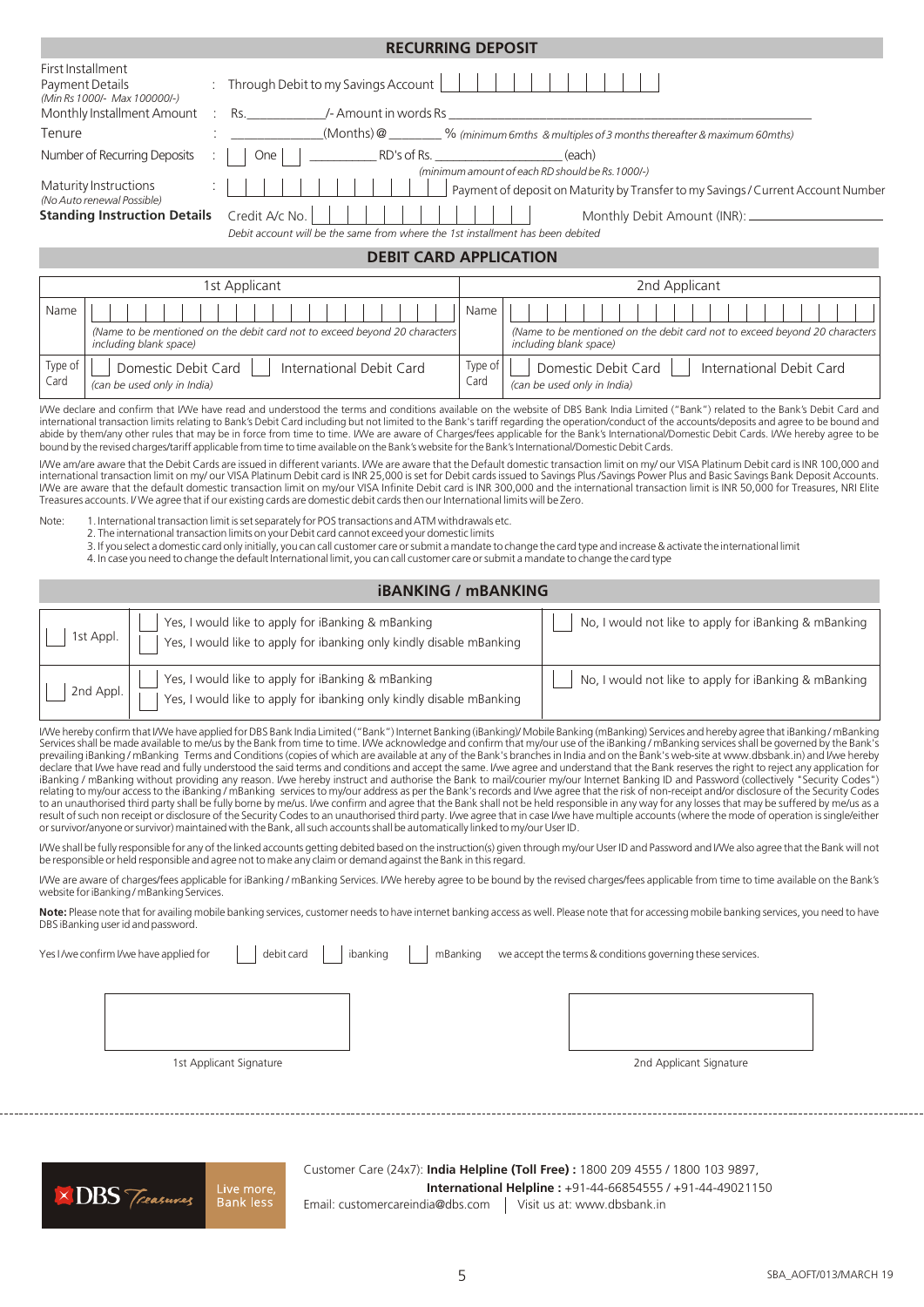| <b>CONSENT FOR MARKETING OFFERS (mandatory)</b> |
|-------------------------------------------------|
|-------------------------------------------------|

|                                                                                                                                                                                                                                                                                                                                                                                                            | <b>CONSENT FOR MARKETING OFFERS (mandatory)</b>                                                                                                                                                                                                                                                                                                                                                                                                                                                                                                                                                                                                                                                                                                                                                                                                                                                                                                                                                                                                                                                                                                                                                                                                                                                                                                                                                                                                                                                                                                                                                                                                                                                                                                                        |  |  |
|------------------------------------------------------------------------------------------------------------------------------------------------------------------------------------------------------------------------------------------------------------------------------------------------------------------------------------------------------------------------------------------------------------|------------------------------------------------------------------------------------------------------------------------------------------------------------------------------------------------------------------------------------------------------------------------------------------------------------------------------------------------------------------------------------------------------------------------------------------------------------------------------------------------------------------------------------------------------------------------------------------------------------------------------------------------------------------------------------------------------------------------------------------------------------------------------------------------------------------------------------------------------------------------------------------------------------------------------------------------------------------------------------------------------------------------------------------------------------------------------------------------------------------------------------------------------------------------------------------------------------------------------------------------------------------------------------------------------------------------------------------------------------------------------------------------------------------------------------------------------------------------------------------------------------------------------------------------------------------------------------------------------------------------------------------------------------------------------------------------------------------------------------------------------------------------|--|--|
| At DBS we always strive to serve you better. One of our ways is to ensure that you are kept up to date with our latest promotions, as well as any products<br>& services that may be suited to your needs.                                                                                                                                                                                                 |                                                                                                                                                                                                                                                                                                                                                                                                                                                                                                                                                                                                                                                                                                                                                                                                                                                                                                                                                                                                                                                                                                                                                                                                                                                                                                                                                                                                                                                                                                                                                                                                                                                                                                                                                                        |  |  |
| (including SMS or MMS), fax, email and/or post.                                                                                                                                                                                                                                                                                                                                                            | Yes, I/We would like to receive from DBS Bank India Limited marketing materials and information through telephone calls, all forms of mobile messaging                                                                                                                                                                                                                                                                                                                                                                                                                                                                                                                                                                                                                                                                                                                                                                                                                                                                                                                                                                                                                                                                                                                                                                                                                                                                                                                                                                                                                                                                                                                                                                                                                 |  |  |
|                                                                                                                                                                                                                                                                                                                                                                                                            | No, IWe do not wish to receive any DBS Bank India Limited marketing materials and information through telephone calls, all forms of mobile messaging<br>(including SMS or MMS), fax, email and/or post. I understand that I/We will not be contacted only on the phone/mobile no.(s) / email id registered in your records.                                                                                                                                                                                                                                                                                                                                                                                                                                                                                                                                                                                                                                                                                                                                                                                                                                                                                                                                                                                                                                                                                                                                                                                                                                                                                                                                                                                                                                            |  |  |
| Please Note: If you have opted to receive marketing materials and information from us via, mobile messaging or telephone calls, you will receive, mobile messages or calls from us only<br>if your number is not on the National Do-Not-Call Register.                                                                                                                                                     |                                                                                                                                                                                                                                                                                                                                                                                                                                                                                                                                                                                                                                                                                                                                                                                                                                                                                                                                                                                                                                                                                                                                                                                                                                                                                                                                                                                                                                                                                                                                                                                                                                                                                                                                                                        |  |  |
| following reasons:                                                                                                                                                                                                                                                                                                                                                                                         | Notwithstanding anything written herein above you may receive some communication from us (emails/sms/calls, etc) irrespective of you being on "The Do Not Disturb" list for the                                                                                                                                                                                                                                                                                                                                                                                                                                                                                                                                                                                                                                                                                                                                                                                                                                                                                                                                                                                                                                                                                                                                                                                                                                                                                                                                                                                                                                                                                                                                                                                        |  |  |
| • In response to your queries you have made to DBS Bank India Limited in writing or verbally<br>• Calls made to verify the details furnished by you under any application to DBS Bank India Limited,                                                                                                                                                                                                       |                                                                                                                                                                                                                                                                                                                                                                                                                                                                                                                                                                                                                                                                                                                                                                                                                                                                                                                                                                                                                                                                                                                                                                                                                                                                                                                                                                                                                                                                                                                                                                                                                                                                                                                                                                        |  |  |
| . Calls made to conduct credit checks or card misuse related checks in the event of any irregular transaction being observed.<br>• Calls made to abide by the regulations including for Internet banking passwords / change in static data                                                                                                                                                                 |                                                                                                                                                                                                                                                                                                                                                                                                                                                                                                                                                                                                                                                                                                                                                                                                                                                                                                                                                                                                                                                                                                                                                                                                                                                                                                                                                                                                                                                                                                                                                                                                                                                                                                                                                                        |  |  |
|                                                                                                                                                                                                                                                                                                                                                                                                            | <b>CUSTOMER DECLARATION</b>                                                                                                                                                                                                                                                                                                                                                                                                                                                                                                                                                                                                                                                                                                                                                                                                                                                                                                                                                                                                                                                                                                                                                                                                                                                                                                                                                                                                                                                                                                                                                                                                                                                                                                                                            |  |  |
| of the terms and conditions relating to the conduct of the my/our Account(s).<br>I/We am/are the beneficial owner(s) & ultimately own or have effective control of the above account.<br>FOR FIXED DEPOSIT:<br>on the death of the other account holder subject to the mandate being made jointly at the time of account opening.<br>appropriate documentary evidence shall be obtained in all such cases. | I/We declare and confirm that I/We have read and understood the terms and conditions, Tariff schedules available on the website of DBS Bank India Limited related to the Bank's all<br>products and services, but not limited to the Bank's tariff regarding the operation/conduct of the accounts/deposits and pertaining to general banking, phone banking, ATM/Debit Cards,<br>.<br>Doorstep Banking, Mobile banking, Internet Banking and Electronic Banking facilities (collectively referred to as "the said banking facilities") and agree to be bound and abide by them/any<br>other rules that may be in force from time to time. I/We are aware of Charges/fees applicable for the said banking facilities. I/We hereby agree to be bound by the revised charges/tariff<br>applicable from time to time available on the Bank's website for the said all banking facilities. The terms and conditions for the said banking facilities will be in addition and not in derogation<br>1) I/We hereby agree and confirm that the premature withdrawal of Joint Holders deposits with "Either or Survivor/Former or Survivor" mandate is allowed by surviving account holder<br>2) Accounts with nomination Deposit Accounts with either/ survivor: I/We hereby agree and confirm that the balance outstanding at the time of death of the depositor will be paid to<br>the survivor(s) first. In case there are no survivors, the balance outstanding shall be paid to the nominee on verification of his /her identity. The proof of death of depositor through<br>3) Joint Deposit Accounts: I/We hereby agree and confirm that in the event of death of one of the joint account holders, the balance outstanding will be paid jointly to the survivor(s) and |  |  |
| the nominee on verification of his/her identity. The proof of the death of the depositor through appropriate documentary evidence shall be obtained in all such cases.                                                                                                                                                                                                                                     | 4) I/We further agree and confirm that the premature withdrawal for joint accounts can be done only if we have instruction signed by both holders. If the primary holder is deceased, the                                                                                                                                                                                                                                                                                                                                                                                                                                                                                                                                                                                                                                                                                                                                                                                                                                                                                                                                                                                                                                                                                                                                                                                                                                                                                                                                                                                                                                                                                                                                                                              |  |  |
| FD would be closed and the settlement process to be followed."                                                                                                                                                                                                                                                                                                                                             |                                                                                                                                                                                                                                                                                                                                                                                                                                                                                                                                                                                                                                                                                                                                                                                                                                                                                                                                                                                                                                                                                                                                                                                                                                                                                                                                                                                                                                                                                                                                                                                                                                                                                                                                                                        |  |  |
| 1st Applicant                                                                                                                                                                                                                                                                                                                                                                                              | 2nd Applicant                                                                                                                                                                                                                                                                                                                                                                                                                                                                                                                                                                                                                                                                                                                                                                                                                                                                                                                                                                                                                                                                                                                                                                                                                                                                                                                                                                                                                                                                                                                                                                                                                                                                                                                                                          |  |  |
| Signature across                                                                                                                                                                                                                                                                                                                                                                                           | Signature across                                                                                                                                                                                                                                                                                                                                                                                                                                                                                                                                                                                                                                                                                                                                                                                                                                                                                                                                                                                                                                                                                                                                                                                                                                                                                                                                                                                                                                                                                                                                                                                                                                                                                                                                                       |  |  |
| Photograph                                                                                                                                                                                                                                                                                                                                                                                                 | Photograph                                                                                                                                                                                                                                                                                                                                                                                                                                                                                                                                                                                                                                                                                                                                                                                                                                                                                                                                                                                                                                                                                                                                                                                                                                                                                                                                                                                                                                                                                                                                                                                                                                                                                                                                                             |  |  |
|                                                                                                                                                                                                                                                                                                                                                                                                            |                                                                                                                                                                                                                                                                                                                                                                                                                                                                                                                                                                                                                                                                                                                                                                                                                                                                                                                                                                                                                                                                                                                                                                                                                                                                                                                                                                                                                                                                                                                                                                                                                                                                                                                                                                        |  |  |
|                                                                                                                                                                                                                                                                                                                                                                                                            |                                                                                                                                                                                                                                                                                                                                                                                                                                                                                                                                                                                                                                                                                                                                                                                                                                                                                                                                                                                                                                                                                                                                                                                                                                                                                                                                                                                                                                                                                                                                                                                                                                                                                                                                                                        |  |  |
|                                                                                                                                                                                                                                                                                                                                                                                                            |                                                                                                                                                                                                                                                                                                                                                                                                                                                                                                                                                                                                                                                                                                                                                                                                                                                                                                                                                                                                                                                                                                                                                                                                                                                                                                                                                                                                                                                                                                                                                                                                                                                                                                                                                                        |  |  |
| 1st Applicant Signature                                                                                                                                                                                                                                                                                                                                                                                    | 2nd Applicant Signature                                                                                                                                                                                                                                                                                                                                                                                                                                                                                                                                                                                                                                                                                                                                                                                                                                                                                                                                                                                                                                                                                                                                                                                                                                                                                                                                                                                                                                                                                                                                                                                                                                                                                                                                                |  |  |
| in my presence. I understand the consequences of verification done by me.                                                                                                                                                                                                                                                                                                                                  | I had met with the above named applicant in-person and verified his/her identity & photograph and hereby certify that the applicant had signed above                                                                                                                                                                                                                                                                                                                                                                                                                                                                                                                                                                                                                                                                                                                                                                                                                                                                                                                                                                                                                                                                                                                                                                                                                                                                                                                                                                                                                                                                                                                                                                                                                   |  |  |
| RM Name: -<br>RM Signature : _                                                                                                                                                                                                                                                                                                                                                                             | RM Code: _                                                                                                                                                                                                                                                                                                                                                                                                                                                                                                                                                                                                                                                                                                                                                                                                                                                                                                                                                                                                                                                                                                                                                                                                                                                                                                                                                                                                                                                                                                                                                                                                                                                                                                                                                             |  |  |
| ADDRESS DECLARATION (Please tick $[\sqrt{}]$ if applicable)                                                                                                                                                                                                                                                                                                                                                |                                                                                                                                                                                                                                                                                                                                                                                                                                                                                                                                                                                                                                                                                                                                                                                                                                                                                                                                                                                                                                                                                                                                                                                                                                                                                                                                                                                                                                                                                                                                                                                                                                                                                                                                                                        |  |  |
| 1st Applicant                                                                                                                                                                                                                                                                                                                                                                                              | 2nd Applicant                                                                                                                                                                                                                                                                                                                                                                                                                                                                                                                                                                                                                                                                                                                                                                                                                                                                                                                                                                                                                                                                                                                                                                                                                                                                                                                                                                                                                                                                                                                                                                                                                                                                                                                                                          |  |  |
| This is to declare that my residence and/or communication address<br>mentioned in this form is different from the address mentioned in the<br>address proof given to bank.                                                                                                                                                                                                                                 | This is to declare that my residence and/or communication address<br>mentioned in this form is different from the address mentioned in the<br>address proof given to bank.                                                                                                                                                                                                                                                                                                                                                                                                                                                                                                                                                                                                                                                                                                                                                                                                                                                                                                                                                                                                                                                                                                                                                                                                                                                                                                                                                                                                                                                                                                                                                                                             |  |  |
| Residential address<br>Office address<br>Permanent<br>(Country of residence)<br>(Country of residence)                                                                                                                                                                                                                                                                                                     | Residential address<br>Office address<br>Permanent<br>(Country of residence)<br>(Country of residence)                                                                                                                                                                                                                                                                                                                                                                                                                                                                                                                                                                                                                                                                                                                                                                                                                                                                                                                                                                                                                                                                                                                                                                                                                                                                                                                                                                                                                                                                                                                                                                                                                                                                 |  |  |

Kindly register my residence and/or communication address for all future correspondence.

1st Applicant Signature 2nd Applicant Signature 2nd Applicant Signature

Kindly register my residence and/or communication address for all

future correspondence.

6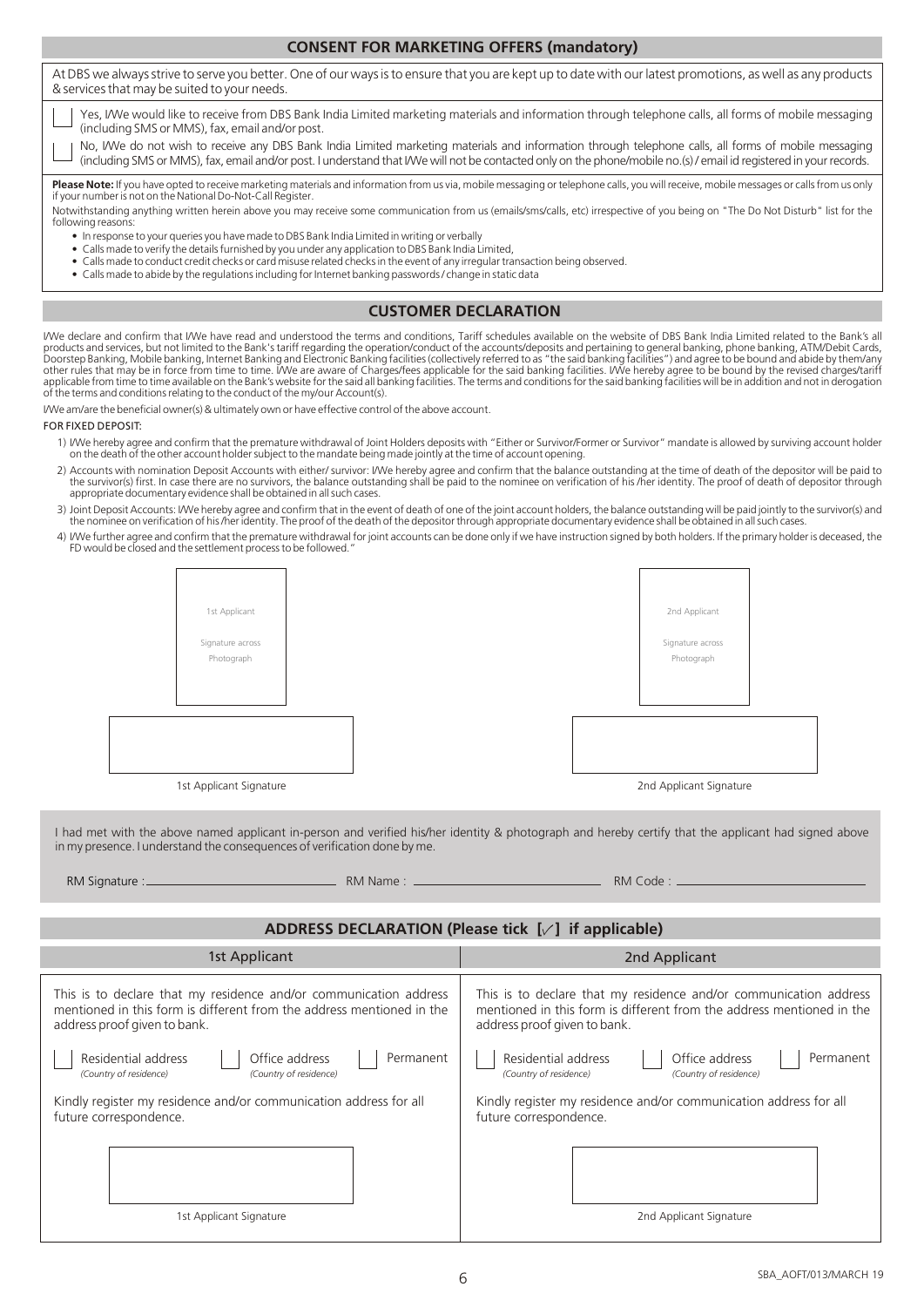|                                             |                                                                                                                                                  |                               |                     |      | <b>NOMINATION FORM DA1*</b>                                                                                                                                                                                                                      |                                        |        |                                             |
|---------------------------------------------|--------------------------------------------------------------------------------------------------------------------------------------------------|-------------------------------|---------------------|------|--------------------------------------------------------------------------------------------------------------------------------------------------------------------------------------------------------------------------------------------------|----------------------------------------|--------|---------------------------------------------|
|                                             | ^ I wish to assign a Nomination (fill Section A & Section B below)<br>Nominee name to be printed on the fixed deposit advise / account statement |                               |                     |      | Nomination under Sec45ZA of the Banking Regulation Act , 1949, and Rule 2(1) of the Banking Companies (Nomination) Rules, 1985, in respect of bank deposit<br>I do not wish to assign a Nomination (go directly to Section B below)<br>Yes<br>No |                                        |        |                                             |
| <b>Section A</b><br>$1/We$ _                |                                                                                                                                                  |                               |                     |      |                                                                                                                                                                                                                                                  |                                        |        |                                             |
|                                             | may be returned by DBS Bank India Limited _                                                                                                      |                               |                     |      | nominate the following person to whom in the event of my / our / minor's death the amount of deposit in the account, particulars whereof are given below,                                                                                        |                                        |        | (Name of the branch where account is held)  |
|                                             | <b>Deposit</b>                                                                                                                                   |                               |                     |      |                                                                                                                                                                                                                                                  | <b>Nominee</b>                         |        |                                             |
| Nature of                                   | Distinguishing<br>No.                                                                                                                            | Additional<br>Details, if any | Share<br>Percentage | Name | Address                                                                                                                                                                                                                                          | Relationship with<br>Depositor, if any | Age    | If Nominee is a minor.<br>his date of birth |
|                                             |                                                                                                                                                  |                               |                     |      |                                                                                                                                                                                                                                                  |                                        |        |                                             |
|                                             |                                                                                                                                                  |                               |                     |      |                                                                                                                                                                                                                                                  |                                        |        |                                             |
| (name, address and age)<br><b>Section B</b> | As the nominee is a minor on this date, I/We appoint Shri/Smt./Kum.<br>our / minor's death during the minority of the nominee.                   |                               |                     |      | to receive the amount of the deposit on behalf of the nominee in the event of my /                                                                                                                                                               |                                        |        |                                             |
|                                             |                                                                                                                                                  |                               |                     |      |                                                                                                                                                                                                                                                  |                                        |        |                                             |
|                                             | Signature***                                                                                                                                     |                               | Signature***        |      | Signature***                                                                                                                                                                                                                                     |                                        |        | Signature***                                |
|                                             | 1st Applicant Name                                                                                                                               |                               | 2nd Applicant Name  |      | 3rd Applicant Name                                                                                                                                                                                                                               |                                        |        | 4th Applicant Name                          |
|                                             |                                                                                                                                                  | Witness 1                     |                     |      |                                                                                                                                                                                                                                                  | Witness 2                              |        |                                             |
|                                             |                                                                                                                                                  |                               |                     |      |                                                                                                                                                                                                                                                  |                                        |        |                                             |
|                                             |                                                                                                                                                  |                               |                     |      |                                                                                                                                                                                                                                                  |                                        |        |                                             |
|                                             |                                                                                                                                                  |                               |                     |      |                                                                                                                                                                                                                                                  |                                        |        |                                             |
|                                             | Signature                                                                                                                                        |                               |                     | Date | Signature                                                                                                                                                                                                                                        |                                        |        | Date                                        |
| Nominee: Name                               | ^ While the nomination facility is optional we recommend you avail of the same.                                                                  |                               |                     |      | *** Thumb impressions must be attested by two witnesses. No witnesses are required incase of signature. Only one person can be nominated per account.<br>RELATED PARTY DETAILS AND PROOF OF IDENTITY [Pol]* (if applicable)                      |                                        |        |                                             |
| (Pol if available)                          |                                                                                                                                                  |                               | First Name          |      | Middle Name                                                                                                                                                                                                                                      |                                        |        | Last Name                                   |
| (Kindly submit Pol)                         | Guardian of Minor: Name                                                                                                                          |                               | <b>First Name</b>   |      | Middle Name                                                                                                                                                                                                                                      |                                        |        | Last Name                                   |
| Assignee: Name<br>(Kindly submit Pol)       |                                                                                                                                                  |                               | <b>First Name</b>   |      | Middle Name                                                                                                                                                                                                                                      |                                        |        | Last Name                                   |
|                                             | PROOF OF IDENTITY [Pol] OF RELATED PERSON*                                                                                                       |                               |                     |      |                                                                                                                                                                                                                                                  |                                        |        |                                             |
|                                             | A-Passport Number                                                                                                                                |                               |                     |      |                                                                                                                                                                                                                                                  | Passport Expiry Date                   | D M M  |                                             |
| B- Voter ID Card                            |                                                                                                                                                  |                               |                     |      |                                                                                                                                                                                                                                                  |                                        |        |                                             |
| C- PAN Card                                 |                                                                                                                                                  |                               |                     |      |                                                                                                                                                                                                                                                  |                                        |        |                                             |
| D- Driving Licence<br>E- UID (Aadhaar)      |                                                                                                                                                  |                               |                     |      |                                                                                                                                                                                                                                                  | Driving Licence Expiry Date DDDMM      |        |                                             |
| F-NREGA Job Card                            |                                                                                                                                                  |                               |                     |      |                                                                                                                                                                                                                                                  |                                        |        |                                             |
|                                             | Z- Other (any document notified by the central government)                                                                                       |                               |                     |      |                                                                                                                                                                                                                                                  | Identification Number                  |        |                                             |
|                                             |                                                                                                                                                  |                               |                     |      | <b>NAME MISMATCH DECLARATION - 1st Applicant</b>                                                                                                                                                                                                 |                                        |        |                                             |
|                                             |                                                                                                                                                  |                               |                     |      | This is to confirm that my name on application form differs from that of the name appearing on my passport / PAN card / other<br>(Specify document type) supporting document available with me. In view of the above, you are req                |                                        |        |                                             |
|                                             | at my bank account maintained with your Bank.                                                                                                    |                               |                     |      | I undertake to indemnify the Bank for any loss or damages that it may incur on account of permitting me in having different signatures/name for having transactions                                                                              |                                        |        |                                             |
|                                             |                                                                                                                                                  |                               |                     |      |                                                                                                                                                                                                                                                  |                                        |        | DI DI<br>M<br>M                             |
|                                             |                                                                                                                                                  |                               |                     |      |                                                                                                                                                                                                                                                  |                                        |        |                                             |
|                                             |                                                                                                                                                  |                               |                     |      | <b>NAME MISMATCH DECLARATION - 2nd Applicant</b>                                                                                                                                                                                                 |                                        |        |                                             |
|                                             |                                                                                                                                                  |                               |                     |      | This is to confirm that my name on application form differs from that of the name appearing on my passport / PAN card / other<br>(Specify document type) supporting document available with me. In view of the above, you are req                |                                        |        |                                             |
|                                             | at my bank account maintained with your Bank.                                                                                                    |                               |                     |      | I undertake to indemnify the Bank for any loss or damages that it may incur on account of permitting me in having different signatures/name for having transactions                                                                              |                                        |        |                                             |
|                                             |                                                                                                                                                  |                               |                     |      |                                                                                                                                                                                                                                                  |                                        | Date:  |                                             |
|                                             |                                                                                                                                                  |                               |                     |      |                                                                                                                                                                                                                                                  |                                        | Date : |                                             |
|                                             | $\overline{7}$<br>SRA AOFT/013/MARCH 19                                                                                                          |                               |                     |      |                                                                                                                                                                                                                                                  |                                        |        |                                             |

SBA\_AOFT/013/MARCH 19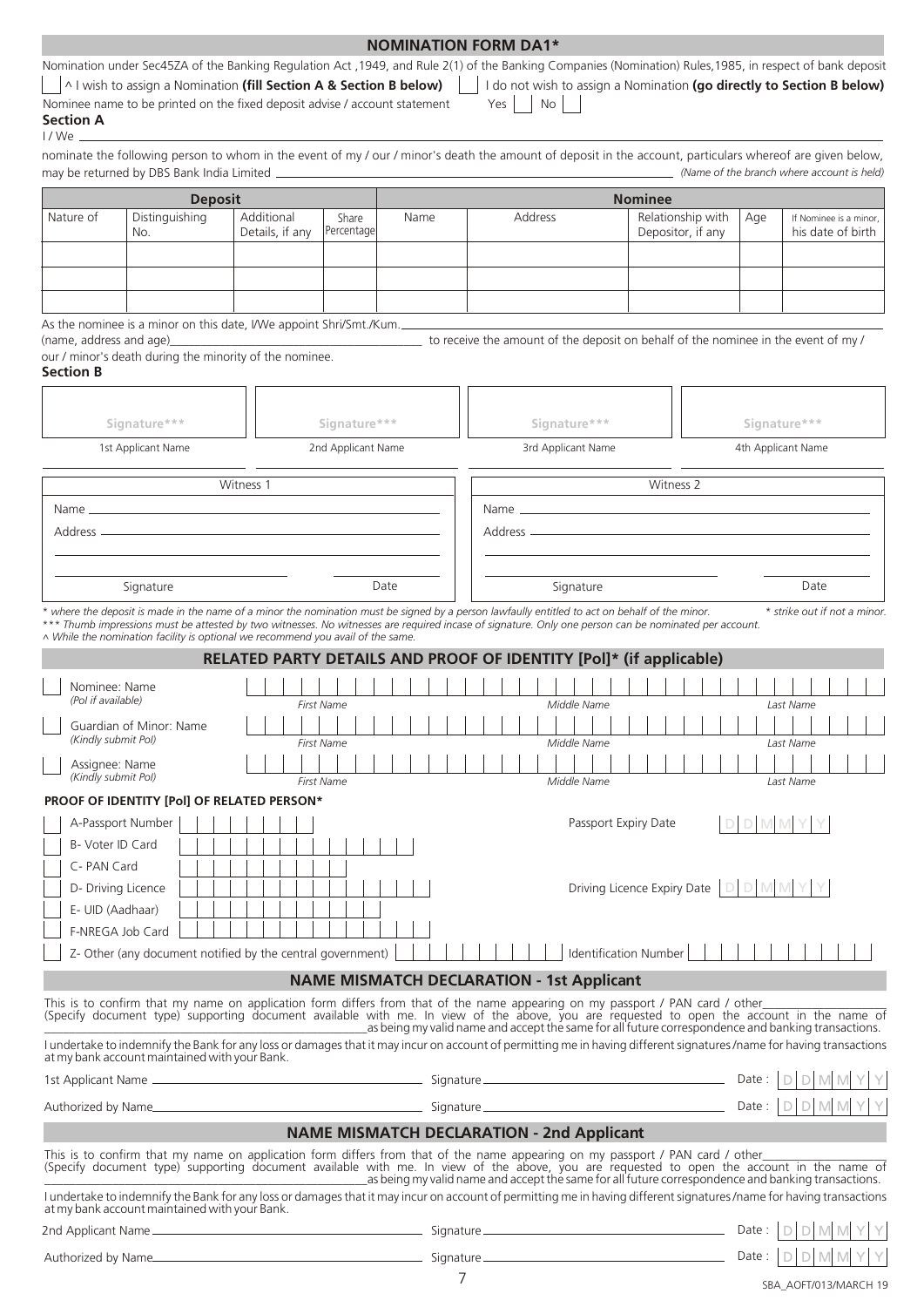| SELF CERTIFICATION ON USA CITIZENSHIP/ TAX RESIDENCY STATUS AND COMMON REPORTING STANDARD*                                                                                                                                                                                                                                                                                                                                                                                                                                                                                                                                                                                                                                                                                                                                                                                                                                                                                                                                                                                                                                                                                                                                                                                                                                                                                                             |                                                                                                                                                                                                                                                                                                                                                          | <b>INDIVIDUALS ONLY</b>                                                                                                                                                                                                  |                                                                                                                                                                                             |                                                                                                                                                                    |  |
|--------------------------------------------------------------------------------------------------------------------------------------------------------------------------------------------------------------------------------------------------------------------------------------------------------------------------------------------------------------------------------------------------------------------------------------------------------------------------------------------------------------------------------------------------------------------------------------------------------------------------------------------------------------------------------------------------------------------------------------------------------------------------------------------------------------------------------------------------------------------------------------------------------------------------------------------------------------------------------------------------------------------------------------------------------------------------------------------------------------------------------------------------------------------------------------------------------------------------------------------------------------------------------------------------------------------------------------------------------------------------------------------------------|----------------------------------------------------------------------------------------------------------------------------------------------------------------------------------------------------------------------------------------------------------------------------------------------------------------------------------------------------------|--------------------------------------------------------------------------------------------------------------------------------------------------------------------------------------------------------------------------|---------------------------------------------------------------------------------------------------------------------------------------------------------------------------------------------|--------------------------------------------------------------------------------------------------------------------------------------------------------------------|--|
| <b>1st Applicant</b>                                                                                                                                                                                                                                                                                                                                                                                                                                                                                                                                                                                                                                                                                                                                                                                                                                                                                                                                                                                                                                                                                                                                                                                                                                                                                                                                                                                   |                                                                                                                                                                                                                                                                                                                                                          | <b>2nd Applicant</b>                                                                                                                                                                                                     |                                                                                                                                                                                             |                                                                                                                                                                    |  |
| Tax Residency Status - USA (Please tick [√] one of the boxes only)<br>For US federal income tax purposes, I represent and warrant that:                                                                                                                                                                                                                                                                                                                                                                                                                                                                                                                                                                                                                                                                                                                                                                                                                                                                                                                                                                                                                                                                                                                                                                                                                                                                |                                                                                                                                                                                                                                                                                                                                                          | Tax Residency Status - USA (Please tick [√] one of the boxes only)<br>For US federal income tax purposes, I represent and warrant that:                                                                                  |                                                                                                                                                                                             |                                                                                                                                                                    |  |
| I am not a US person <sup>1</sup> / Tax Resident <sup>2</sup> / Green Card Holder.<br>Please provide one of the following documents:<br>• copy of non-US passport; or $\bullet$ non-US government issued identification.                                                                                                                                                                                                                                                                                                                                                                                                                                                                                                                                                                                                                                                                                                                                                                                                                                                                                                                                                                                                                                                                                                                                                                               |                                                                                                                                                                                                                                                                                                                                                          | I am not a US person <sup>1</sup> / Tax Resident <sup>2</sup> / Green Card Holder.<br>Please provide one of the following documents:<br>• copy of non-US passport; or $\bullet$ non-US government issued identification. |                                                                                                                                                                                             |                                                                                                                                                                    |  |
| Additionally, if you were born in the US, please provide:<br>• copy of certificate of loss of nationality of the US; or<br>• reasonable explanation that you do not have such a certificate:                                                                                                                                                                                                                                                                                                                                                                                                                                                                                                                                                                                                                                                                                                                                                                                                                                                                                                                                                                                                                                                                                                                                                                                                           |                                                                                                                                                                                                                                                                                                                                                          |                                                                                                                                                                                                                          | Additionally, if you were born in the US, please provide:<br>• copy of certificate of loss of nationality of the US; or                                                                     | • reasonable explanation that you do not have such a certificate:                                                                                                  |  |
| I am a US person <sup>1</sup> / Tax Resident <sup>2</sup> / Green Card Holder.<br>Please provide your US Taxpayer Identification Number (TIN) <sup>3</sup> or Social<br>Security Number (SSN).<br>$\overline{\phantom{a}}$                                                                                                                                                                                                                                                                                                                                                                                                                                                                                                                                                                                                                                                                                                                                                                                                                                                                                                                                                                                                                                                                                                                                                                             |                                                                                                                                                                                                                                                                                                                                                          | Security Number (SSN).                                                                                                                                                                                                   | I am a US person <sup>1</sup> / Tax Resident <sup>2</sup> / Green Card Holder.                                                                                                              | Please provide your US Taxpayer Identification Number (TIN) <sup>3</sup> or Social                                                                                 |  |
| I confirm that I am no longer a US person <sup>1</sup><br>Please provide one of the following documents:<br>• copy of non-US passport; or<br>• one of the following:<br>a) copy of certificate of loss of nationality of the US; or<br>b) $1-407$ Form; or                                                                                                                                                                                                                                                                                                                                                                                                                                                                                                                                                                                                                                                                                                                                                                                                                                                                                                                                                                                                                                                                                                                                             | c) reasonable explanation that you do not have such a certificate:                                                                                                                                                                                                                                                                                       |                                                                                                                                                                                                                          | I confirm that I am no longer a US person <sup>1</sup><br>Please provide one of the following documents:<br>• copy of non-US passport; or<br>• one of the following:<br>b) $1-407$ Form; or | a) copy of certificate of loss of nationality of the US; or<br>c) reasonable explanation that you do not have such a certificate:                                  |  |
|                                                                                                                                                                                                                                                                                                                                                                                                                                                                                                                                                                                                                                                                                                                                                                                                                                                                                                                                                                                                                                                                                                                                                                                                                                                                                                                                                                                                        | TAX RESIDENCY STATUS - INDIA AND COUNTRIES OTHER THAN USA                                                                                                                                                                                                                                                                                                |                                                                                                                                                                                                                          |                                                                                                                                                                                             |                                                                                                                                                                    |  |
| I am a Tax Resident <sup>2</sup> of India.<br>I am a Tax Resident <sup>2</sup> of India and<br>Please provide one of the following documents:                                                                                                                                                                                                                                                                                                                                                                                                                                                                                                                                                                                                                                                                                                                                                                                                                                                                                                                                                                                                                                                                                                                                                                                                                                                          | I am a Tax Resident <sup>2</sup> of a country other than India and USA.<br>(please specify)<br>passport copy; or<br>Government issued identification                                                                                                                                                                                                     | I am a Tax Resident <sup>2</sup> of India.<br>I am a Tax Resident <sup>2</sup> of India and<br>Please provide one of the following documents:                                                                            |                                                                                                                                                                                             | $\parallel$   1 am a Tax Resident <sup>2</sup> of a country other than India and USA.<br>(please specify)<br>passport copy; or<br>Government issued identification |  |
| Country of Tax Residency <sup>2</sup>                                                                                                                                                                                                                                                                                                                                                                                                                                                                                                                                                                                                                                                                                                                                                                                                                                                                                                                                                                                                                                                                                                                                                                                                                                                                                                                                                                  | Tax Identification Number (TIN) <sup>3</sup> or equivalent<br>If no TIN Available, enter Reason* &<br>explanation B                                                                                                                                                                                                                                      |                                                                                                                                                                                                                          | Country of Tax Residency <sup>2</sup>                                                                                                                                                       | Tax Identification Number (TIN) <sup>3</sup> or equivalent<br>If no TIN Available, enter Reason* &<br>explanation B                                                |  |
|                                                                                                                                                                                                                                                                                                                                                                                                                                                                                                                                                                                                                                                                                                                                                                                                                                                                                                                                                                                                                                                                                                                                                                                                                                                                                                                                                                                                        | IBI<br>C<br>$\mathsf{A}$                                                                                                                                                                                                                                                                                                                                 |                                                                                                                                                                                                                          |                                                                                                                                                                                             | B <br>$\mathsf{A}$                                                                                                                                                 |  |
|                                                                                                                                                                                                                                                                                                                                                                                                                                                                                                                                                                                                                                                                                                                                                                                                                                                                                                                                                                                                                                                                                                                                                                                                                                                                                                                                                                                                        | $\mathsf{A}$<br>B<br>C                                                                                                                                                                                                                                                                                                                                   |                                                                                                                                                                                                                          |                                                                                                                                                                                             | B                                                                                                                                                                  |  |
|                                                                                                                                                                                                                                                                                                                                                                                                                                                                                                                                                                                                                                                                                                                                                                                                                                                                                                                                                                                                                                                                                                                                                                                                                                                                                                                                                                                                        | $\mathsf{A}$<br>I B I<br>C                                                                                                                                                                                                                                                                                                                               |                                                                                                                                                                                                                          |                                                                                                                                                                                             | $\overline{A}$<br> B <br>C                                                                                                                                         |  |
| *Reasons: A - I am resident of a country/jurisdiction which does not issue TIN to its residents.<br>If your country/jurisdiction of tax residence did not include the country of your residential address, please tick the following box as confirmation:<br>I am not a tax resident of the country(ies) where I am residing. By checking this box, I also confirm that I am not a tax resident of any countries other than those I have declared above.<br>In the absence of the above confirmation, DBS Bank India Limited may have to disclose your account information to tax authority based on your information held in our records. In addition, you<br>may not be able to open additional accounts or purchase investments with us.                                                                                                                                                                                                                                                                                                                                                                                                                                                                                                                                                                                                                                                            | B - I am otherwise unable to obtain a TIN or equivalent number (Please explain why you are unable to obtain a TIN in the above table if you have selected this reason).<br>C - TIN is not required. (Note: To be selected only if the domestic law of the relevant jurisdiction does not require the collection of the TIN issued by such jurisdiction). |                                                                                                                                                                                                                          |                                                                                                                                                                                             |                                                                                                                                                                    |  |
|                                                                                                                                                                                                                                                                                                                                                                                                                                                                                                                                                                                                                                                                                                                                                                                                                                                                                                                                                                                                                                                                                                                                                                                                                                                                                                                                                                                                        |                                                                                                                                                                                                                                                                                                                                                          | <b>NOTES</b>                                                                                                                                                                                                             |                                                                                                                                                                                             |                                                                                                                                                                    |  |
| a) 'Definition of "US person": A citizen or permanent resident of the United States (e.g. US Green Card holder or someone who meets the requirements to be considered a resident under the<br>substantial presence test"); US corporations, partnerships, estates and trusts; Any other person that is not a foreign (i.e. non-US) person (as defined under US federal tax law).<br>b) <sup>2</sup> Definition of "Tax Resident" Each jurisdiction has its own rules for defining tax residence, and jurisdictions have provided information on how to determine if you are resident in the jurisdiction<br>on the following website: http://www.oecd.org/tax/automatic-exchange/crs-implementation-and-assistance/tax-residency/#d.en.347760\ In general, you will find that tax residence is the<br>country/jurisdiction in which you live. Special circumstances may cause you to be resident elsewhere or resident in more than one country/jurisdiction at the same time (dual residency). For<br>example, the contraction on tax residence, please consult your tax adviser or the information at the OECD automatic exchange of information portal mentioned above.<br>c) <sup>3</sup> A TIN is a unique combination of letters or numbers assigned by a jurisdiction to an individual & and is used to identify the individual for the purpose of administering tax laws of such jurisdiction. |                                                                                                                                                                                                                                                                                                                                                          |                                                                                                                                                                                                                          |                                                                                                                                                                                             |                                                                                                                                                                    |  |
| I agree that DBS Bank India Limited ("DBS") may disclose and transfer to its branches, subsidiaries, affiliates or representative offices located in any jurisdiction the information contained in<br>1.<br>this form, and any information relating to my accounts and products with DBS Bank India Limited, in connection with or to facilitate their compliance with applicable laws and regulations.<br>I certify that the information above is true, accurate and complete. If any information changes, I shall immediately inform DBS Bank India Limited within 30 calendar days of the change, and<br>2.<br>provide supporting documents if required.<br>3. I consent to DBS Bank India Limited collecting, using and disclosing information (including disclosing information to any Singapore or other government authority or agency) that I have<br>provided for the purpose of complying with applicable laws and regulations.<br>For parent/guardian/trustee/authorised representative signing on behalf of the Account Holder named above: I warrant that I have the legal right to sign this certification and either have<br>4.<br>obtained the Account Holder's consent or have the right to consent on his/her behalf to such collection, use, disclosure and processing of his/her personal data by DBS Bank India Limited for<br>the purposes of this certification.                |                                                                                                                                                                                                                                                                                                                                                          |                                                                                                                                                                                                                          |                                                                                                                                                                                             |                                                                                                                                                                    |  |
| <b>1st Applicant Signature</b>                                                                                                                                                                                                                                                                                                                                                                                                                                                                                                                                                                                                                                                                                                                                                                                                                                                                                                                                                                                                                                                                                                                                                                                                                                                                                                                                                                         |                                                                                                                                                                                                                                                                                                                                                          |                                                                                                                                                                                                                          | <b>2nd Applicant Signature</b>                                                                                                                                                              |                                                                                                                                                                    |  |
|                                                                                                                                                                                                                                                                                                                                                                                                                                                                                                                                                                                                                                                                                                                                                                                                                                                                                                                                                                                                                                                                                                                                                                                                                                                                                                                                                                                                        |                                                                                                                                                                                                                                                                                                                                                          |                                                                                                                                                                                                                          |                                                                                                                                                                                             |                                                                                                                                                                    |  |
| 1) Please sign as per Bank's records.<br>2) Thumbprints must be affixed in the presence of a bank staff.<br>3) If you are signing this form on behalf of a person per clause 4 above, please provide your name and NRIC/Passport number next to your signature/thumbprint.<br>Refer to page 11 for bank verification details                                                                                                                                                                                                                                                                                                                                                                                                                                                                                                                                                                                                                                                                                                                                                                                                                                                                                                                                                                                                                                                                           |                                                                                                                                                                                                                                                                                                                                                          |                                                                                                                                                                                                                          |                                                                                                                                                                                             | Date:                                                                                                                                                              |  |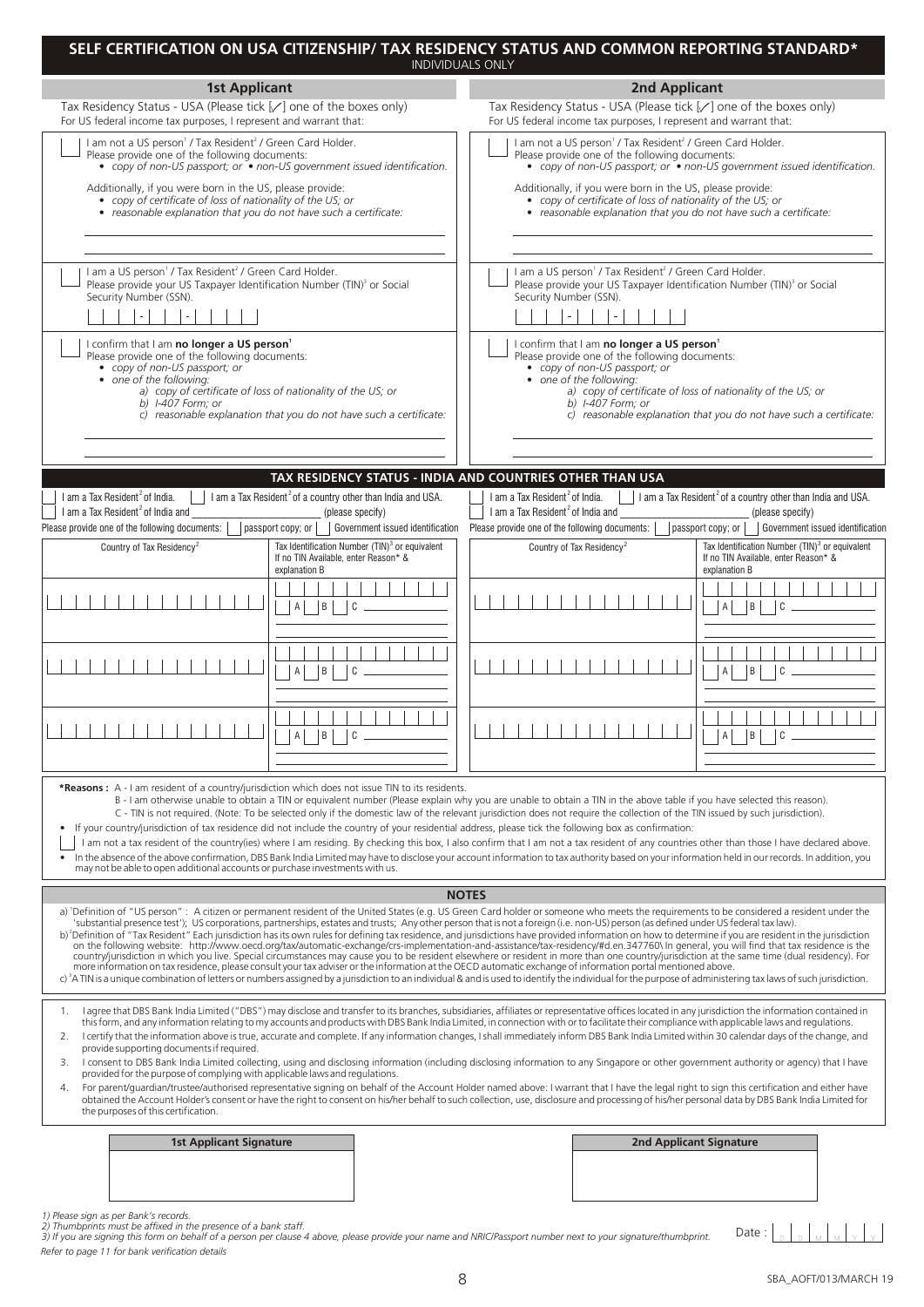# **FINANCIAL PROFILING FORM** (Individual / HUF)

# **A GUIDE TO OUR SERVICES**

1. We, DBS Bank India Limited (DBS), are a banking company incorporated in Singapore and having its branch offices in India, we provide certain services and market, distribute and refer certain third party products and services .

- 2. The DBS Bank India Limited representative who has contacted you is authorised to shortlist products for you from our list of product providers.
- 3. We have contractual arrangements with various product providers. For the list of product providers, please contact your Relationship Manager/Service Manager. 4. The information that you provide in this form will form the basis for us to shortlist investment products for your consideration. If you do not provide complete and accurate disclosures in the financial needs analysis process, any product that is short listed may not be appropriate for your needs and financial situation.
- 5. Disclosure of Interests: We may receive different fees, remuneration or benefits (including commissions / trailer fees / incentives) from product providers for marketing distributing & referring or selling their products to you.
- We and our affiliates (including the directors and/or employees) may also perform or seek to perform broking, investment banking and other financial services for the product providers.

#### 6. Reviews: We suggest you to review your financial objectives and situation on a regular basis (at least annually) or when significant changes in your economic situation and/or personal circumstances warrant it. Please inform our representative to update your records to ensure we have your updated information at all times.

- 
- 7. If you have any queries after the transaction, you may contact:<br>• Your Relationship Manager Our Customer Service • Our Customer Service Manager

|    | <b>Risk Profiling Questionnaire</b>                                                                                                                                                                                                                                                                                            | <b>Score</b>        | <b>Applicant 1</b> | <b>Applicant 2</b> | <b>Applicant 3</b> |
|----|--------------------------------------------------------------------------------------------------------------------------------------------------------------------------------------------------------------------------------------------------------------------------------------------------------------------------------|---------------------|--------------------|--------------------|--------------------|
| 1  | What is your ideal investment time period?                                                                                                                                                                                                                                                                                     |                     |                    |                    |                    |
|    | A. Less than 1 year                                                                                                                                                                                                                                                                                                            | 5                   |                    |                    |                    |
|    | B. 1 to less than 3 years                                                                                                                                                                                                                                                                                                      | 6                   |                    |                    |                    |
|    | C. 3 to 7 years                                                                                                                                                                                                                                                                                                                | 7                   |                    |                    |                    |
|    | D. More than 7 years                                                                                                                                                                                                                                                                                                           | 8                   |                    |                    |                    |
| 2. | What kind of instruments have you invested in before or are currently invested in?<br>(you may select more than one)                                                                                                                                                                                                           |                     |                    |                    |                    |
|    | A. - Savings Accounts<br>- Fixed Deposits                                                                                                                                                                                                                                                                                      |                     |                    |                    |                    |
|    | B. - Life Insurance<br>- General Insurance                                                                                                                                                                                                                                                                                     |                     |                    |                    |                    |
|    | C. Liquid/Money Market Funds<br>- Short Term Bonds<br>- Debt/Income Funds<br>- Capital Protection Oriented Funds                                                                                                                                                                                                               |                     |                    |                    |                    |
|    | D. Equity Funds<br><b>Stocks</b><br><b>PMS</b>                                                                                                                                                                                                                                                                                 |                     |                    |                    |                    |
|    | E. - Principal or Non Principal Protected Structures (e.g. Equity-linked Debentures)<br>- Currency/Interest Rate Futures Trading<br>- Commodities Trading<br>- Private Equity Funds<br>- Offshore Investment Products                                                                                                          |                     |                    |                    |                    |
|    | F. Leveraged Investment Products                                                                                                                                                                                                                                                                                               |                     |                    |                    |                    |
| 3  | Which option below can accurately describe your investment knowledge and experience?                                                                                                                                                                                                                                           |                     |                    |                    |                    |
|    | A. I have no investments or insurance knowledge or experience                                                                                                                                                                                                                                                                  | 5                   |                    |                    |                    |
|    | B. Minimal: I have limited knowledge or experience of investments or insurance.                                                                                                                                                                                                                                                | 6                   |                    |                    |                    |
|    | C. Moderate: I have knowledge or experience of any of the following: stocks, bond/debt funds,<br>balanced funds                                                                                                                                                                                                                | 7                   |                    |                    |                    |
|    | D. Good: Apart from the products like stock, bond/debt funds, balanced funds, I have knowledge<br>or experience of any of the following: equity funds, fund of funds, PMS                                                                                                                                                      | 8                   |                    |                    |                    |
|    | E. Extensive: Apart from the products like equity funds, fund of funds, PMS, I have knowledge or<br>experience of any of the following: private equity funds, principal and non principal protected<br>structures, offshore investment products and leveraged investments, commodities/currency<br>and interest rates futures. | 9                   |                    |                    |                    |
| 4  | How much average potential capital loss is acceptable to you in a negative return year?<br>Higher returns generally means taking on greater risk?                                                                                                                                                                              |                     |                    |                    |                    |
|    | A 4% Minimal capital loss                                                                                                                                                                                                                                                                                                      | $\mathsf{O}\xspace$ |                    |                    |                    |
|    | B 10% Small capital loss                                                                                                                                                                                                                                                                                                       | 8                   |                    |                    |                    |
|    | C 16% Moderate capital loss                                                                                                                                                                                                                                                                                                    | 11                  |                    |                    |                    |
|    | D 36% High capital loss                                                                                                                                                                                                                                                                                                        | 14                  |                    |                    |                    |
|    | $E > 36\%$ Significant capital loss                                                                                                                                                                                                                                                                                            | 17                  |                    |                    |                    |
| 5. | Taking into account my overall cash flow and net worth, I feel secure about my financial<br>situation over the next 12 months?                                                                                                                                                                                                 |                     |                    |                    |                    |
|    | A I disagree                                                                                                                                                                                                                                                                                                                   | 5                   |                    |                    |                    |
|    | B I somewhat agree                                                                                                                                                                                                                                                                                                             | 6                   |                    |                    |                    |
|    | C lagree                                                                                                                                                                                                                                                                                                                       | 7                   |                    |                    |                    |
|    | D I strongly agree                                                                                                                                                                                                                                                                                                             | 9                   |                    |                    |                    |
|    |                                                                                                                                                                                                                                                                                                                                | Total               |                    |                    |                    |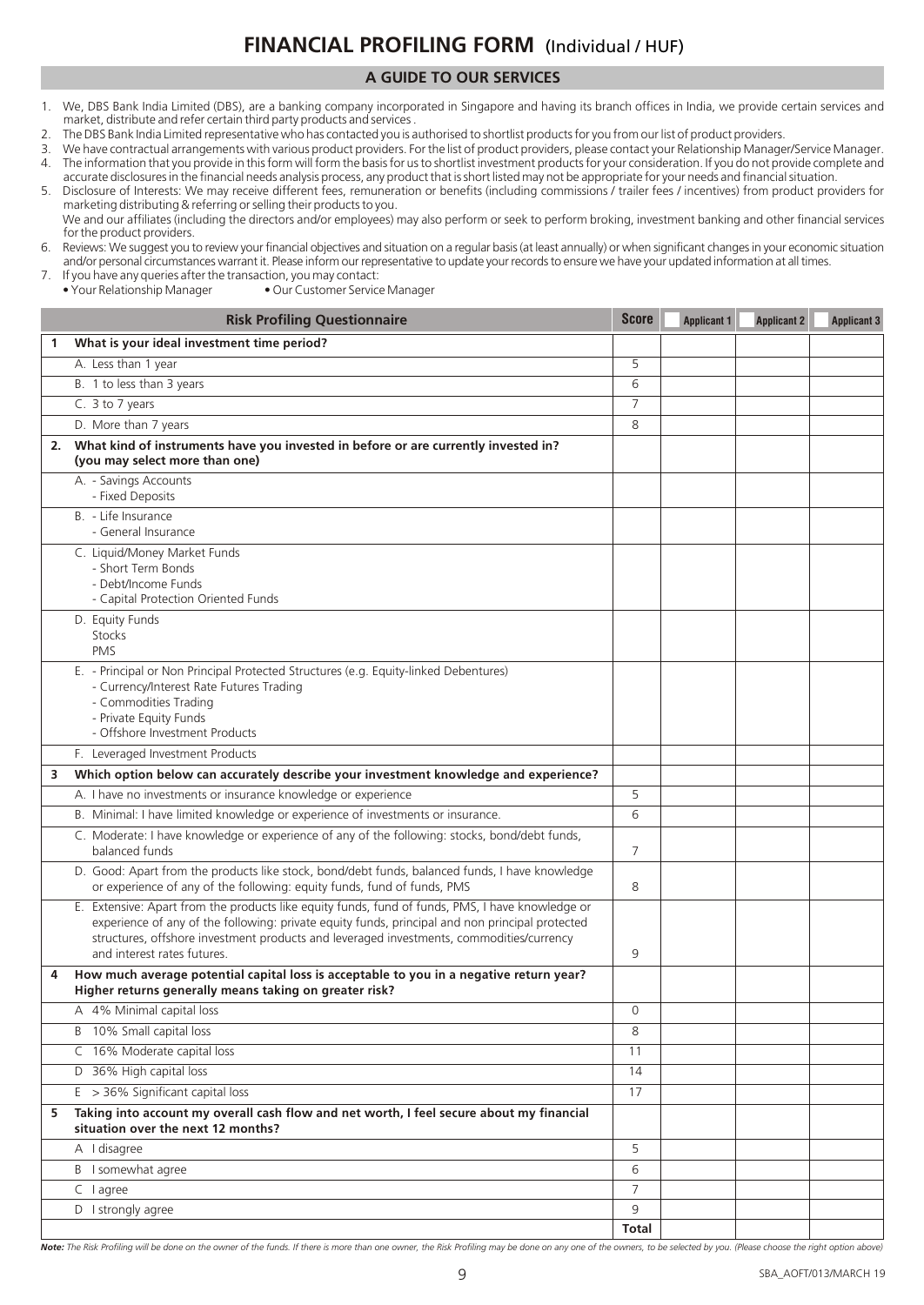# **Please choose your Risk Profile based on the above responses**

| <b>Risk Score Range</b>                                                                                                                      | <b>Risk Profile</b>                                                            | <b>Description</b>                                                                                                                                                                                                                                                                                                                                                                                                                   |  |  |  |  |
|----------------------------------------------------------------------------------------------------------------------------------------------|--------------------------------------------------------------------------------|--------------------------------------------------------------------------------------------------------------------------------------------------------------------------------------------------------------------------------------------------------------------------------------------------------------------------------------------------------------------------------------------------------------------------------------|--|--|--|--|
| 15 to 24 - C1                                                                                                                                | <b>Defensive</b>                                                               | - Your priority is <b>protecting</b> your capital and you are willing to accept <i>minimal risks</i> . In return, you understand that you may receive minimal or low returns.                                                                                                                                                                                                                                                        |  |  |  |  |
| 25 to 29 - C2                                                                                                                                | Conservative                                                                   | - Your priority is to maintain your investment capital while seeking some investment returns.<br>- You would prefer to achieve limited returns higher than short-term deposit rates by investing in low risk-rated products which have simple structure are not<br>exposed to high volatility or low liquidity.                                                                                                                      |  |  |  |  |
| 30 to 34 - C3                                                                                                                                | Moderate                                                                       | - Your goal is to obtain moderate investment returns, either through income or capital appreciation, and are willing to take on moderate investment risk<br>- You are willing to invest in <b>moderately</b> risk-rated products which are not exposed to high volatility or low liquidity.                                                                                                                                          |  |  |  |  |
| 35 to 39 - C4                                                                                                                                | <b>Balanced</b>                                                                | - Your goal is to obtain higher investment returns, either through income or capital appreciation, and are willing to take on higher investment risk.<br>- You are willing to bear with more volatile returns, lower liquidity, and some risk of losing part of the principle investment.                                                                                                                                            |  |  |  |  |
| 40 to 43 - C5                                                                                                                                | <b>Dynamic</b>                                                                 | - Your focus on maximizing investment returns opportunistically in an <i>unconstrained manner</i> , and you are willing to take on<br>high levels of investment risk to do so.<br>- You are comfortable with investing in complex or risk product with higher expected returns but also higher risk of loss, and you are prepared for volatile returns,<br>low liquidity, and the possibility of losing part or all of your capital. |  |  |  |  |
| Applicant 1<br>Applicant 2<br>Applicant 3<br>Who owns the funds of this investment? (you can select more than one)                           |                                                                                |                                                                                                                                                                                                                                                                                                                                                                                                                                      |  |  |  |  |
| Risk Profiling Questionnaire to be done on:<br>Applicant 3<br>Applicant 1<br>Applicant 2                                                     |                                                                                |                                                                                                                                                                                                                                                                                                                                                                                                                                      |  |  |  |  |
| Family Maintenance<br>Purpose & Reason for opening the Account:<br>Savings<br>Growth<br>Other                                                |                                                                                |                                                                                                                                                                                                                                                                                                                                                                                                                                      |  |  |  |  |
| <b>Mode of Operations</b> # Applicable for investment :<br>Single<br>Either or Survivor<br>Former or survivor<br>Anyone or Survivor<br>Joint |                                                                                |                                                                                                                                                                                                                                                                                                                                                                                                                                      |  |  |  |  |
|                                                                                                                                              | <b>Household Relationship</b><br>If Yes, Relationship Name:<br>Yes<br>No<br>÷. |                                                                                                                                                                                                                                                                                                                                                                                                                                      |  |  |  |  |
| Financial Profiling Customer No.:                                                                                                            |                                                                                |                                                                                                                                                                                                                                                                                                                                                                                                                                      |  |  |  |  |
| <b>CLIENT'S DECLARATION &amp; WARRANTY</b>                                                                                                   |                                                                                |                                                                                                                                                                                                                                                                                                                                                                                                                                      |  |  |  |  |

## **Mandatory for all Clients:**  *(To be completed by the client only)*

I/We have completed the Financial Profiling Form myself/ourselves. For any question which may be unfamiliar to me/us, your representative has explained to me/us its meaning. **OR** Your representative will complete the form on my/our behalf using information provided by me/us. I/We acknowledge that the completed form has been checked by me and is in accordance with my/our response.

#### **Mandatory for Joint Investments:** *(To be completed by the client only)*

We\_\_\_\_\_\_\_\_\_\_\_\_\_\_\_\_\_\_\_\_\_\_\_\_\_ /\_\_\_\_\_\_\_\_\_\_\_\_\_\_\_\_\_\_\_\_\_\_\_\_ /\_\_\_\_\_\_\_\_\_\_\_\_\_\_\_\_\_\_\_\_\_\_\_\_declare that \_\_\_\_\_\_\_\_\_\_\_\_\_\_\_\_\_\_\_\_\_\_\_\_\_\_/\_\_\_\_\_\_\_\_\_\_\_\_\_\_\_\_\_\_\_\_\_\_\_\_ /\_\_\_\_\_\_\_\_\_\_\_\_\_\_\_\_\_\_\_\_\_\_\_\_is/are the Owner(s) of the Funds and confirm that the Financial Profiling has been done on the owner(s) of funds. We authorize any of the joint holder (s) of the account to sign any transaction documents for and on behalf of us and we confirm that any such execution by any of the joint holder(s) shall bind us. We undertake that if the joint holder signing the transaction form (signatory) has not been profiled, then the owner(s) of the funds will discuss the transaction with the signatory and authorize him/her to sign the transaction form.

I/We request DBS Bank India Limited to undertake Financial Profiling services in the name(s) as mentioned in the form with the Bank on the terms and conditions set out hereinafter. The financial profiling services are being undertaken for investing into various financial instruments. I/We understand and acknowledge that the value of the products is subject to fluctuations and past performance may not be indication of the performance in future.

#### **I/We acknowledge that I/we understand the following:**

- Before making a decision to invest in any investment product, I/We will ensure that I/We understand the features of the investment product(s), the benefits and risks involved in investing in that product(s), and assess the suitability of the product(s) against my/our risk appetite, financial means and investment objectives. Otherwise, I/we will not invest in the investment product(s). If I/We wish to do so nonetheless, I/we will ensure that I/we obtain relevant independent advice on such matters as is appropriate before investing in such product(s)
- 2. I/We understand that DBS Bank India Limited has the absolute discretion to decline the sale, referral or distribution of any product to any person while DBS Bank India Limited has its own internal guidelines relating to the sale, referral or distribution of products, investors should seek advice from their own financial adviser and assess the suitability of the product(s) against their risk appetite, financial means and investment objectives before making any investment decision. Investors should not rely on DBS Bank India Limited internal guidelines relating to the sale, referral or distribution as the basis, whether solely or otherwise, for their investment decision.
- 3. I/We confirm having read and understood and agree(s) to be bound by any amendments and additions to the terms and conditions as may be communicated by the Bank to the Sole/First Applicant from time to time. In case of Joint Applicants, all the Applicants will be joint and severally bound by the Terms and Conditions.
- 4. I/We declare that all the details in relationship record of the Applicant(s) are true and correct and any instructions given to the Bank to transact business on behalf of the Applicant(s) shall be in conformity with the applicable laws as maybe in force from time to time.
- 5. I/We will go through the advice given to me by the Bank and will consult any other professional if required before investing in the products short-listed by the Bank. The Bank does not guarantee safety of capital or performance of the investments into the financial products with the Bank. The bank's financial profiling process is only an advice to assist in my investments and does not result in any commitment on performance and returns of the financial products.
- 6. At the time of entering into specific transactions, I/We will go through the Bank's website www.dbs.com/in for the updated commission structure payable to the Bank by AMCs for different competing schemes of various Mutual Funds/Insurance Products/Other Referral Products offered by the Bank. In addition, I/We understand that DBS Bank earns 50% of the revenue earned by Motilal Oswal Securities Limited and Trust Capital for client referrals made to them. The bank earns 100% revenue from A K Capital Finance, A K Capital Services and A K Stockmart
- 7. For clients interested in purchase and sale of Corporate Bonds, DBS Bank India Limited will refer the clients to Trust Capital, A K Capital Finance, A K Capital Services and A K Stockmart. DBS Bank India Limited does not take responsibility for the product suitability and quality of corporate bonds purchased by the client and the client should seek independent advice before making investment.
- 8. For clients interested in purchase and sale of stocks and equity linked underlings in primary & secondary market, DBS Bank India Limited refers the clients to Motilal Oswal Securities Limited. DBS Bank India Limited does not take any responsibility for the quality of stocks bought by the client and/or advice provided by Motilal Oswal Securities and the client should take independent advice before making investments.
- 9. By signing below, I hereby apply for DBS Bank India Limited (Bank) Internet Banking Services as may be made available to me by the Bank from time to time. Further I acknowledge that my use of the Internet Banking Services shall be governed by the Bank's prevailing Internet Banking Terms and Conditions (copies of which are available at any of the Bank's branches in India and on the Bank's web-site at www.dbsbank.in) and I declare that I have read and fully understood the said terms and conditions and accept the same. I agree and understand that the Bank reserves the right to reject any application for internet banking without providing any reason. I hereby instruct and authorize the Bank to mail / courier my internet banking ID and Password (collectively "Security Codes") relating to my access to the Internet Banking Services to my address as per the Bank's records and I agree that the risk of nonreceipt and / or disclosure of the Security Codes to an unauthorized third party shall be fully borne by me. I confirm and agree that the Bank shall not be held responsible in any way for any losses that may be suffered by me as a result of such non receipt or disclosure of the Security Codes to an unauthorized third party. I agree that in case I have multiple accounts (where the mode of operation is single/either or survivor/anyone or survivor) maintained with the Bank, all such accounts shall be automatically linked to my User ID.
- 10. I/We am/are the beneficial owner(s) & ultimately own or have effective control of the above account.
- 11. I/We understand for the clients who are interested in availing Loan Against Securities (LAS), DBS Bank India Limited (DBS Bank) refers such clients to ECL Finance Limited (Edelweiss). I/We hereby confirm that I/ We are hereby approaching ECL Finance Limited (Edelweiss) for the LAS without any form of solicitation or inducement being exercised on me/us by DBS Bank India Limited or its staff. I/We understand that DBS Bank India Limited does not take any responsibility for the advice provided by ECL Finance Limited (Edelweiss) and the I/We will ensure to take independent advice before availing this facility. I/We understand that ECL Finance Limited (Edelweiss) pays DBS Bank India Limited between 0.50% to 0.75% of utilized amount for clients referred by DBS Bank India Limited as referral fees. The referral fee is subject to change from time to time.

1st Applicant Signature 2nd Applicant Signature



I am aware that this form has been competed by the Bank's representative. I have checked the content of the form before signing.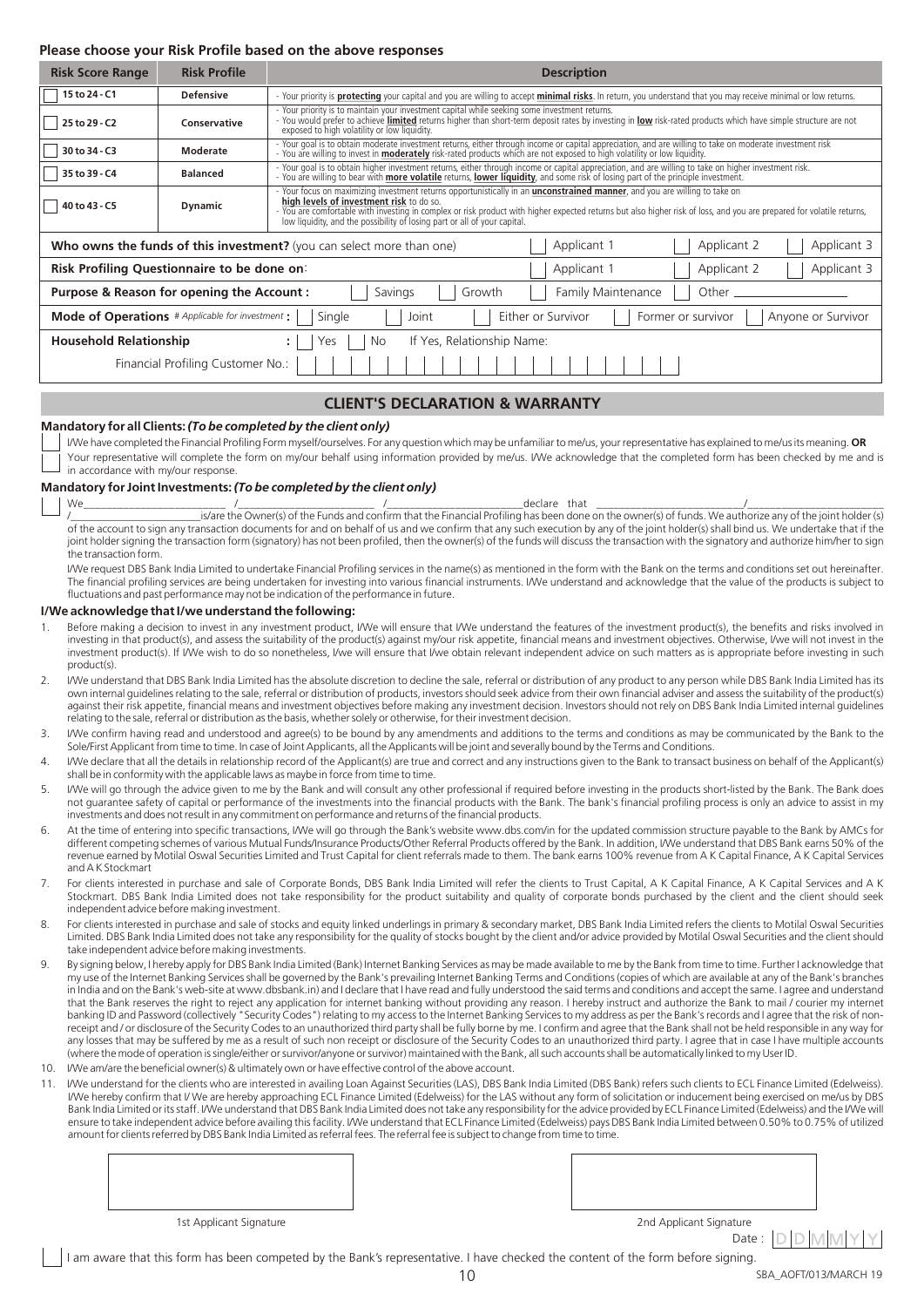|                                                                                                                                                                                                                                                                                                                                                                                                                                                                                                                                                                                                                                |                                                                                                                                                                                                                                      |  |                                            |                                 |                                                                   |  |                                      |                                                             |                                       |                                 | <b>AUTHORITY TO SEND STATEMENTS AND ADVICES THROUGH EMAIL</b>                                                                                                                                                                                                                                                                                                                                                                                                                                                                                                                                                                                                                                                                                                                                                                                                                                                                                                                                                                                                                                                                                                                                                                                                                                                           |                             |  |  |
|--------------------------------------------------------------------------------------------------------------------------------------------------------------------------------------------------------------------------------------------------------------------------------------------------------------------------------------------------------------------------------------------------------------------------------------------------------------------------------------------------------------------------------------------------------------------------------------------------------------------------------|--------------------------------------------------------------------------------------------------------------------------------------------------------------------------------------------------------------------------------------|--|--------------------------------------------|---------------------------------|-------------------------------------------------------------------|--|--------------------------------------|-------------------------------------------------------------|---------------------------------------|---------------------------------|-------------------------------------------------------------------------------------------------------------------------------------------------------------------------------------------------------------------------------------------------------------------------------------------------------------------------------------------------------------------------------------------------------------------------------------------------------------------------------------------------------------------------------------------------------------------------------------------------------------------------------------------------------------------------------------------------------------------------------------------------------------------------------------------------------------------------------------------------------------------------------------------------------------------------------------------------------------------------------------------------------------------------------------------------------------------------------------------------------------------------------------------------------------------------------------------------------------------------------------------------------------------------------------------------------------------------|-----------------------------|--|--|
| <name></name>                                                                                                                                                                                                                                                                                                                                                                                                                                                                                                                                                                                                                  |                                                                                                                                                                                                                                      |  |                                            |                                 |                                                                   |  |                                      | wish to receive the following statement of accounts/advices |                                       |                                 |                                                                                                                                                                                                                                                                                                                                                                                                                                                                                                                                                                                                                                                                                                                                                                                                                                                                                                                                                                                                                                                                                                                                                                                                                                                                                                                         |                             |  |  |
| relating to my/our account no                                                                                                                                                                                                                                                                                                                                                                                                                                                                                                                                                                                                  |                                                                                                                                                                                                                                      |  |                                            |                                 |                                                                   |  |                                      |                                                             |                                       |                                 |                                                                                                                                                                                                                                                                                                                                                                                                                                                                                                                                                                                                                                                                                                                                                                                                                                                                                                                                                                                                                                                                                                                                                                                                                                                                                                                         |                             |  |  |
| Post acceptance of the authority, we shall advice the Bank whenever I/we require the any of the following:                                                                                                                                                                                                                                                                                                                                                                                                                                                                                                                     |                                                                                                                                                                                                                                      |  |                                            |                                 |                                                                   |  |                                      |                                                             |                                       |                                 |                                                                                                                                                                                                                                                                                                                                                                                                                                                                                                                                                                                                                                                                                                                                                                                                                                                                                                                                                                                                                                                                                                                                                                                                                                                                                                                         |                             |  |  |
| #Statement:<br>Fixed Deposit Advice:                                                                                                                                                                                                                                                                                                                                                                                                                                                                                                                                                                                           |                                                                                                                                                                                                                                      |  |                                            |                                 |                                                                   |  |                                      |                                                             |                                       |                                 |                                                                                                                                                                                                                                                                                                                                                                                                                                                                                                                                                                                                                                                                                                                                                                                                                                                                                                                                                                                                                                                                                                                                                                                                                                                                                                                         |                             |  |  |
| #Bank Account:                                                                                                                                                                                                                                                                                                                                                                                                                                                                                                                                                                                                                 |                                                                                                                                                                                                                                      |  |                                            |                                 |                                                                   |  | Inward / Outward remittance Advice : |                                                             |                                       |                                 |                                                                                                                                                                                                                                                                                                                                                                                                                                                                                                                                                                                                                                                                                                                                                                                                                                                                                                                                                                                                                                                                                                                                                                                                                                                                                                                         |                             |  |  |
| #Portfolio:                                                                                                                                                                                                                                                                                                                                                                                                                                                                                                                                                                                                                    |                                                                                                                                                                                                                                      |  |                                            |                                 |                                                                   |  | Others (Please specify):             |                                                             |                                       |                                 |                                                                                                                                                                                                                                                                                                                                                                                                                                                                                                                                                                                                                                                                                                                                                                                                                                                                                                                                                                                                                                                                                                                                                                                                                                                                                                                         |                             |  |  |
| mandate. All the terms and conditions set out herein shall be applicable to such additions/changes.<br>opening form signed by me address : _<br>mentioned above to us through email.                                                                                                                                                                                                                                                                                                                                                                                                                                           |                                                                                                                                                                                                                                      |  |                                            |                                 |                                                                   |  |                                      |                                                             |                                       |                                 | Any addition/deletion of Email Ids mentioned above will be communicated to you in writing signed by the persons authorised to give instruction in accordance with the account<br>I/We hereby authorise you (the DBS Bank India Limited) to send the above mentioned statement of accounts/ advices to registered email Id as mentioned under the account<br>I/We am/are aware that email is not a secure or error-free medium of communication and I/We am/are aware of the possible risks involved in connection with the transmission of<br>information via email. We accept and acknowledge that the Bank does not accept liability for any errors or omissions in the content of the email messages and its attachments.<br>I/We undertake to keep you indemnified at all times against, and to save you harmless from all actions, proceedings, claims, loss, damage, costs and expenses including<br>consequential losses/damages which may be brought against you and which shall have arisen either directly or indirectly out of or in connection with your sending the details                                                                                                                                                                                                                                | < <email id="">&gt;</email> |  |  |
| E-mail statement                                                                                                                                                                                                                                                                                                                                                                                                                                                                                                                                                                                                               |                                                                                                                                                                                                                                      |  |                                            |                                 | I am agreeable to receiving electronic statements on request only |  |                                      |                                                             |                                       |                                 |                                                                                                                                                                                                                                                                                                                                                                                                                                                                                                                                                                                                                                                                                                                                                                                                                                                                                                                                                                                                                                                                                                                                                                                                                                                                                                                         |                             |  |  |
|                                                                                                                                                                                                                                                                                                                                                                                                                                                                                                                                                                                                                                |                                                                                                                                                                                                                                      |  |                                            |                                 |                                                                   |  |                                      |                                                             |                                       |                                 |                                                                                                                                                                                                                                                                                                                                                                                                                                                                                                                                                                                                                                                                                                                                                                                                                                                                                                                                                                                                                                                                                                                                                                                                                                                                                                                         |                             |  |  |
|                                                                                                                                                                                                                                                                                                                                                                                                                                                                                                                                                                                                                                | 1st Applicant Signature                                                                                                                                                                                                              |  |                                            |                                 |                                                                   |  |                                      |                                                             |                                       |                                 | 2nd Applicant Signature                                                                                                                                                                                                                                                                                                                                                                                                                                                                                                                                                                                                                                                                                                                                                                                                                                                                                                                                                                                                                                                                                                                                                                                                                                                                                                 |                             |  |  |
|                                                                                                                                                                                                                                                                                                                                                                                                                                                                                                                                                                                                                                |                                                                                                                                                                                                                                      |  |                                            |                                 | <b>ACCOUNT OPENING REQUIREMENTS</b>                               |  |                                      |                                                             |                                       |                                 |                                                                                                                                                                                                                                                                                                                                                                                                                                                                                                                                                                                                                                                                                                                                                                                                                                                                                                                                                                                                                                                                                                                                                                                                                                                                                                                         |                             |  |  |
| Passport size photograph for each applicant to be pasted on the form and signed across by the applicant.<br>2.<br>4. Kindly ensure that the photocopies of all proofs submitted are clear and visible. All photocopies should be self attested by the applicant(s).<br>* Denotes mandatory information to be provided<br>5.<br>ID proof: Legal name and any other names used<br>Signature<br>In cases where Id proof does not carry <b>signature</b> : Bankers' verification of<br>Departments, Statutory/Regulatory Authorities, Public Sector Undertakings,<br>Scheduled Commercial Banks, and Public Financial Institutions | signature by a scheduled commercial Bank should be Submitted<br>Documents may be considered for opening <b>accounts of 'low risk' customers:</b><br>(i) Identity card with applicant's Photograph issued by Central/State Government |  |                                            |                                 | <b>DOCUMENTATION CHECKLIST</b>                                    |  | (i)<br>(v)                           | Passport<br>(iii) PAN Card                                  | (ii) Driving license<br>Form (Page 5) |                                 | 3. Self attested photo copy of the Pan Card to be submitted for each applicant. In absence of Pan Card Form 60 needs to be submitted by each applicant.<br>6. Account opening is subject to DBS Bank India Limited Account Terms and Conditions and applicable RBI quidelines. Only documents valid as per Bank's policy and requirement will be<br>accepted for the account opening. Applications received without adequate documentation as mentioned in the checklist may delay in processing of the forms.<br>Any of the officially valid documents (OVD) enlisted below must be provided for proof of address and proof of identity (two separate documents may be taken if address is not available on the OVD)<br><b>Proof of Address:</b> Residential or Permanent Address proof is mandatory<br>(iv) Voter's Identity Card issued by Election Commission of India<br>Job card issued by NREGA duly signed by an officer of the State Government<br>(vi) Letter issued by the Unique Identification Authority of India containing details of<br>name, address and Aadhaar number<br>(vii) E-KYC as per procedure described by RBI<br>(viii) KYC Self-Declaration : In case the current residential/office address is different<br>from that mentioned in address proof, please complete the Address Declaration |                             |  |  |
|                                                                                                                                                                                                                                                                                                                                                                                                                                                                                                                                                                                                                                |                                                                                                                                                                                                                                      |  |                                            |                                 | <b>FOR OFFICE USE ONLY</b>                                        |  |                                      |                                                             |                                       |                                 |                                                                                                                                                                                                                                                                                                                                                                                                                                                                                                                                                                                                                                                                                                                                                                                                                                                                                                                                                                                                                                                                                                                                                                                                                                                                                                                         |                             |  |  |
| Relationship Manager (RM)                                                                                                                                                                                                                                                                                                                                                                                                                                                                                                                                                                                                      |                                                                                                                                                                                                                                      |  |                                            |                                 | Customer Service Manager (CSM)                                    |  |                                      |                                                             |                                       | Account opening authorized by   |                                                                                                                                                                                                                                                                                                                                                                                                                                                                                                                                                                                                                                                                                                                                                                                                                                                                                                                                                                                                                                                                                                                                                                                                                                                                                                                         |                             |  |  |
| Name: Name and the service of the service of the service of the service of the service of the service of the service of the service of the service of the service of the service of the service of the service of the service                                                                                                                                                                                                                                                                                                                                                                                                  |                                                                                                                                                                                                                                      |  |                                            |                                 |                                                                   |  |                                      |                                                             |                                       |                                 |                                                                                                                                                                                                                                                                                                                                                                                                                                                                                                                                                                                                                                                                                                                                                                                                                                                                                                                                                                                                                                                                                                                                                                                                                                                                                                                         |                             |  |  |
| RM Sign:                                                                                                                                                                                                                                                                                                                                                                                                                                                                                                                                                                                                                       |                                                                                                                                                                                                                                      |  |                                            |                                 |                                                                   |  |                                      |                                                             |                                       |                                 |                                                                                                                                                                                                                                                                                                                                                                                                                                                                                                                                                                                                                                                                                                                                                                                                                                                                                                                                                                                                                                                                                                                                                                                                                                                                                                                         |                             |  |  |
| Particulars                                                                                                                                                                                                                                                                                                                                                                                                                                                                                                                                                                                                                    |                                                                                                                                                                                                                                      |  | 1st Applicant                              |                                 |                                                                   |  |                                      |                                                             |                                       |                                 | 2nd Applicant                                                                                                                                                                                                                                                                                                                                                                                                                                                                                                                                                                                                                                                                                                                                                                                                                                                                                                                                                                                                                                                                                                                                                                                                                                                                                                           |                             |  |  |
| Tier ID                                                                                                                                                                                                                                                                                                                                                                                                                                                                                                                                                                                                                        |                                                                                                                                                                                                                                      |  |                                            |                                 |                                                                   |  |                                      |                                                             |                                       |                                 |                                                                                                                                                                                                                                                                                                                                                                                                                                                                                                                                                                                                                                                                                                                                                                                                                                                                                                                                                                                                                                                                                                                                                                                                                                                                                                                         |                             |  |  |
| Cross Border Account                                                                                                                                                                                                                                                                                                                                                                                                                                                                                                                                                                                                           | $Yes \mid No$                                                                                                                                                                                                                        |  |                                            |                                 |                                                                   |  |                                      |                                                             |                                       |                                 |                                                                                                                                                                                                                                                                                                                                                                                                                                                                                                                                                                                                                                                                                                                                                                                                                                                                                                                                                                                                                                                                                                                                                                                                                                                                                                                         |                             |  |  |
| Branch Name                                                                                                                                                                                                                                                                                                                                                                                                                                                                                                                                                                                                                    |                                                                                                                                                                                                                                      |  |                                            |                                 |                                                                   |  |                                      |                                                             |                                       |                                 |                                                                                                                                                                                                                                                                                                                                                                                                                                                                                                                                                                                                                                                                                                                                                                                                                                                                                                                                                                                                                                                                                                                                                                                                                                                                                                                         |                             |  |  |
| Attended by /CS (Signed in Presence of):<br>Name                                                                                                                                                                                                                                                                                                                                                                                                                                                                                                                                                                               |                                                                                                                                                                                                                                      |  |                                            |                                 |                                                                   |  |                                      |                                                             |                                       | Signature                       |                                                                                                                                                                                                                                                                                                                                                                                                                                                                                                                                                                                                                                                                                                                                                                                                                                                                                                                                                                                                                                                                                                                                                                                                                                                                                                                         | DDMMYY                      |  |  |
| <b>ID Name</b><br>IDS (ID Document Submitted):                                                                                                                                                                                                                                                                                                                                                                                                                                                                                                                                                                                 |                                                                                                                                                                                                                                      |  |                                            |                                 |                                                                   |  |                                      |                                                             |                                       | <b>ID Number</b>                |                                                                                                                                                                                                                                                                                                                                                                                                                                                                                                                                                                                                                                                                                                                                                                                                                                                                                                                                                                                                                                                                                                                                                                                                                                                                                                                         |                             |  |  |
| Name<br>IDV (ID Document Verified By):                                                                                                                                                                                                                                                                                                                                                                                                                                                                                                                                                                                         |                                                                                                                                                                                                                                      |  |                                            |                                 |                                                                   |  |                                      |                                                             |                                       | Signature                       |                                                                                                                                                                                                                                                                                                                                                                                                                                                                                                                                                                                                                                                                                                                                                                                                                                                                                                                                                                                                                                                                                                                                                                                                                                                                                                                         | DDMMYY                      |  |  |
| SV (Signature Verified By):<br>Name                                                                                                                                                                                                                                                                                                                                                                                                                                                                                                                                                                                            |                                                                                                                                                                                                                                      |  |                                            |                                 |                                                                   |  |                                      | Signature                                                   |                                       |                                 |                                                                                                                                                                                                                                                                                                                                                                                                                                                                                                                                                                                                                                                                                                                                                                                                                                                                                                                                                                                                                                                                                                                                                                                                                                                                                                                         | DDMMYY                      |  |  |
|                                                                                                                                                                                                                                                                                                                                                                                                                                                                                                                                                                                                                                |                                                                                                                                                                                                                                      |  |                                            |                                 |                                                                   |  |                                      |                                                             |                                       |                                 |                                                                                                                                                                                                                                                                                                                                                                                                                                                                                                                                                                                                                                                                                                                                                                                                                                                                                                                                                                                                                                                                                                                                                                                                                                                                                                                         |                             |  |  |
|                                                                                                                                                                                                                                                                                                                                                                                                                                                                                                                                                                                                                                |                                                                                                                                                                                                                                      |  |                                            |                                 | <b>OPERATIONS CHECKLIST</b>                                       |  |                                      |                                                             |                                       |                                 |                                                                                                                                                                                                                                                                                                                                                                                                                                                                                                                                                                                                                                                                                                                                                                                                                                                                                                                                                                                                                                                                                                                                                                                                                                                                                                                         |                             |  |  |
| Documents checked:                                                                                                                                                                                                                                                                                                                                                                                                                                                                                                                                                                                                             |                                                                                                                                                                                                                                      |  | Documents Verified:                        |                                 |                                                                   |  |                                      |                                                             |                                       |                                 | Pan verified on IT website:                                                                                                                                                                                                                                                                                                                                                                                                                                                                                                                                                                                                                                                                                                                                                                                                                                                                                                                                                                                                                                                                                                                                                                                                                                                                                             | Date:                       |  |  |
| CIF created:                                                                                                                                                                                                                                                                                                                                                                                                                                                                                                                                                                                                                   |                                                                                                                                                                                                                                      |  | CIF Verified:                              |                                 |                                                                   |  |                                      |                                                             |                                       | <b>CIF No. 1:</b><br>CIF No. 2: |                                                                                                                                                                                                                                                                                                                                                                                                                                                                                                                                                                                                                                                                                                                                                                                                                                                                                                                                                                                                                                                                                                                                                                                                                                                                                                                         | Date:                       |  |  |
|                                                                                                                                                                                                                                                                                                                                                                                                                                                                                                                                                                                                                                |                                                                                                                                                                                                                                      |  |                                            |                                 |                                                                   |  | CIF No. 3:                           |                                                             |                                       |                                 |                                                                                                                                                                                                                                                                                                                                                                                                                                                                                                                                                                                                                                                                                                                                                                                                                                                                                                                                                                                                                                                                                                                                                                                                                                                                                                                         |                             |  |  |
| Account opened:<br>Account authorized:                                                                                                                                                                                                                                                                                                                                                                                                                                                                                                                                                                                         |                                                                                                                                                                                                                                      |  |                                            |                                 |                                                                   |  | Account No.:<br>Date:                |                                                             |                                       |                                 |                                                                                                                                                                                                                                                                                                                                                                                                                                                                                                                                                                                                                                                                                                                                                                                                                                                                                                                                                                                                                                                                                                                                                                                                                                                                                                                         |                             |  |  |
| Conversion Tier ID Created:<br>Signature scanned:                                                                                                                                                                                                                                                                                                                                                                                                                                                                                                                                                                              |                                                                                                                                                                                                                                      |  | Conversion Tier ID Authorized:             |                                 |                                                                   |  |                                      |                                                             |                                       |                                 | Conversion Tier ID:                                                                                                                                                                                                                                                                                                                                                                                                                                                                                                                                                                                                                                                                                                                                                                                                                                                                                                                                                                                                                                                                                                                                                                                                                                                                                                     | Date:                       |  |  |
| Signature scanned:                                                                                                                                                                                                                                                                                                                                                                                                                                                                                                                                                                                                             |                                                                                                                                                                                                                                      |  | Signature Verified:<br>Signature Verified: |                                 |                                                                   |  |                                      |                                                             |                                       |                                 | Debit Card issued in Finacle: Yes / No<br>Debit Card issued in Finacle: Yes / No                                                                                                                                                                                                                                                                                                                                                                                                                                                                                                                                                                                                                                                                                                                                                                                                                                                                                                                                                                                                                                                                                                                                                                                                                                        | Date:<br>Date:              |  |  |
| Investment ID:                                                                                                                                                                                                                                                                                                                                                                                                                                                                                                                                                                                                                 |                                                                                                                                                                                                                                      |  |                                            | Created Investment ID Verified: |                                                                   |  |                                      | Debit Card issued in CMS:<br>Yes / No                       |                                       |                                 | Date:                                                                                                                                                                                                                                                                                                                                                                                                                                                                                                                                                                                                                                                                                                                                                                                                                                                                                                                                                                                                                                                                                                                                                                                                                                                                                                                   |                             |  |  |
| Financial Profiling Score Updated:<br>Financial Profiling Score Verified:                                                                                                                                                                                                                                                                                                                                                                                                                                                                                                                                                      |                                                                                                                                                                                                                                      |  |                                            |                                 |                                                                   |  |                                      |                                                             |                                       |                                 |                                                                                                                                                                                                                                                                                                                                                                                                                                                                                                                                                                                                                                                                                                                                                                                                                                                                                                                                                                                                                                                                                                                                                                                                                                                                                                                         | Date:                       |  |  |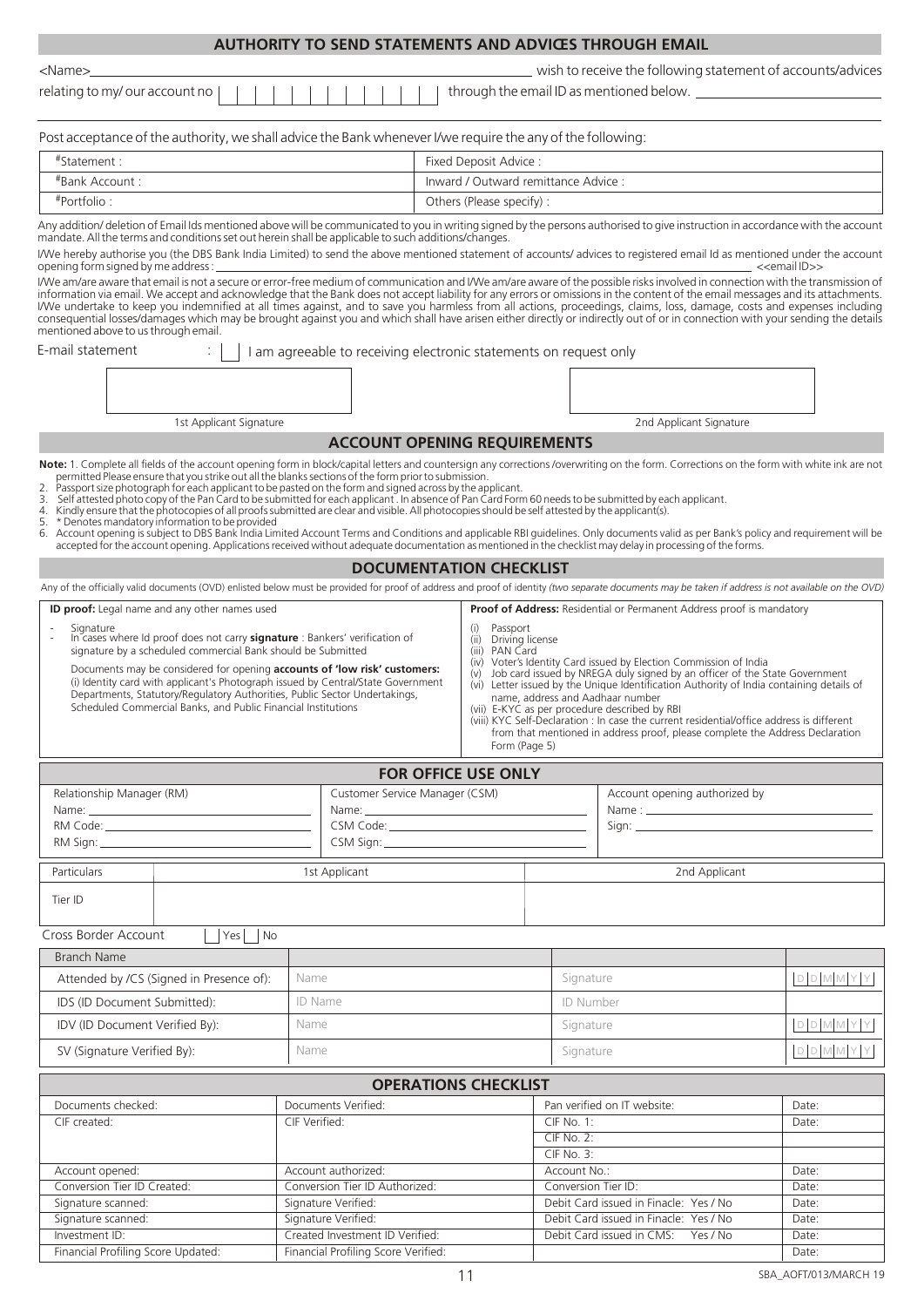|                                                                                                                                                           | <b>DBS INVESTMENT SERVICES FORM</b>                                                                                                                                                                                                                                                                                                                                                                                                                                                                                                                                                                                                                                                                                                                                                                                                                                                                                                                                                                                                                                                      |  |  |  |  |  |  |  |  |
|-----------------------------------------------------------------------------------------------------------------------------------------------------------|------------------------------------------------------------------------------------------------------------------------------------------------------------------------------------------------------------------------------------------------------------------------------------------------------------------------------------------------------------------------------------------------------------------------------------------------------------------------------------------------------------------------------------------------------------------------------------------------------------------------------------------------------------------------------------------------------------------------------------------------------------------------------------------------------------------------------------------------------------------------------------------------------------------------------------------------------------------------------------------------------------------------------------------------------------------------------------------|--|--|--|--|--|--|--|--|
| ARN-155319                                                                                                                                                | <b>EUIN</b><br>Date: $D D M M Y Y Y$<br>Branch Name & Code _____________                                                                                                                                                                                                                                                                                                                                                                                                                                                                                                                                                                                                                                                                                                                                                                                                                                                                                                                                                                                                                 |  |  |  |  |  |  |  |  |
| Category:                                                                                                                                                 | Resident Individual   HUF<br>Sole Proprietorship<br>Company<br>Others and the contract of the contract of the contract of the contract of the contract of the contract of the contract of the contract of the contract of the contract of the contract of the contract of the contract of the<br>I/We wish to avail investment services offered by DBS Bank India Limited. I/We hereby provide my/our details for availing the Investment Services.                                                                                                                                                                                                                                                                                                                                                                                                                                                                                                                                                                                                                                      |  |  |  |  |  |  |  |  |
|                                                                                                                                                           | <b>1st Applicant</b><br><b>2nd Applicant</b>                                                                                                                                                                                                                                                                                                                                                                                                                                                                                                                                                                                                                                                                                                                                                                                                                                                                                                                                                                                                                                             |  |  |  |  |  |  |  |  |
| Name (Mr/Ms)                                                                                                                                              |                                                                                                                                                                                                                                                                                                                                                                                                                                                                                                                                                                                                                                                                                                                                                                                                                                                                                                                                                                                                                                                                                          |  |  |  |  |  |  |  |  |
| Date of Birth                                                                                                                                             | D M M<br>Y<br>D M M<br>D<br>D                                                                                                                                                                                                                                                                                                                                                                                                                                                                                                                                                                                                                                                                                                                                                                                                                                                                                                                                                                                                                                                            |  |  |  |  |  |  |  |  |
| Pan No                                                                                                                                                    |                                                                                                                                                                                                                                                                                                                                                                                                                                                                                                                                                                                                                                                                                                                                                                                                                                                                                                                                                                                                                                                                                          |  |  |  |  |  |  |  |  |
| <b>KYC Compliant</b>                                                                                                                                      | Yes<br><b>No</b><br>No<br>Yes                                                                                                                                                                                                                                                                                                                                                                                                                                                                                                                                                                                                                                                                                                                                                                                                                                                                                                                                                                                                                                                            |  |  |  |  |  |  |  |  |
| <b>KYC Number</b>                                                                                                                                         |                                                                                                                                                                                                                                                                                                                                                                                                                                                                                                                                                                                                                                                                                                                                                                                                                                                                                                                                                                                                                                                                                          |  |  |  |  |  |  |  |  |
| Residence No                                                                                                                                              | STD Code<br>STD Code                                                                                                                                                                                                                                                                                                                                                                                                                                                                                                                                                                                                                                                                                                                                                                                                                                                                                                                                                                                                                                                                     |  |  |  |  |  |  |  |  |
| Office No                                                                                                                                                 | STD Code<br>STD Code                                                                                                                                                                                                                                                                                                                                                                                                                                                                                                                                                                                                                                                                                                                                                                                                                                                                                                                                                                                                                                                                     |  |  |  |  |  |  |  |  |
| Fax No                                                                                                                                                    | STD Code<br>STD Code                                                                                                                                                                                                                                                                                                                                                                                                                                                                                                                                                                                                                                                                                                                                                                                                                                                                                                                                                                                                                                                                     |  |  |  |  |  |  |  |  |
| Mobile No                                                                                                                                                 | $+$<br>$^{+}$                                                                                                                                                                                                                                                                                                                                                                                                                                                                                                                                                                                                                                                                                                                                                                                                                                                                                                                                                                                                                                                                            |  |  |  |  |  |  |  |  |
| <b>Email Address</b>                                                                                                                                      |                                                                                                                                                                                                                                                                                                                                                                                                                                                                                                                                                                                                                                                                                                                                                                                                                                                                                                                                                                                                                                                                                          |  |  |  |  |  |  |  |  |
| Nationality                                                                                                                                               |                                                                                                                                                                                                                                                                                                                                                                                                                                                                                                                                                                                                                                                                                                                                                                                                                                                                                                                                                                                                                                                                                          |  |  |  |  |  |  |  |  |
| Place of Birth                                                                                                                                            |                                                                                                                                                                                                                                                                                                                                                                                                                                                                                                                                                                                                                                                                                                                                                                                                                                                                                                                                                                                                                                                                                          |  |  |  |  |  |  |  |  |
| Country oF Birth                                                                                                                                          |                                                                                                                                                                                                                                                                                                                                                                                                                                                                                                                                                                                                                                                                                                                                                                                                                                                                                                                                                                                                                                                                                          |  |  |  |  |  |  |  |  |
| Country of Residence                                                                                                                                      |                                                                                                                                                                                                                                                                                                                                                                                                                                                                                                                                                                                                                                                                                                                                                                                                                                                                                                                                                                                                                                                                                          |  |  |  |  |  |  |  |  |
| Residence Address                                                                                                                                         | Pin code<br>Pin code<br>City<br>City                                                                                                                                                                                                                                                                                                                                                                                                                                                                                                                                                                                                                                                                                                                                                                                                                                                                                                                                                                                                                                                     |  |  |  |  |  |  |  |  |
| Office Address                                                                                                                                            | City<br>Pin code<br>City<br>Pin code                                                                                                                                                                                                                                                                                                                                                                                                                                                                                                                                                                                                                                                                                                                                                                                                                                                                                                                                                                                                                                                     |  |  |  |  |  |  |  |  |
| Communication Option                                                                                                                                      | Office<br>Resident<br>Office<br>Resident                                                                                                                                                                                                                                                                                                                                                                                                                                                                                                                                                                                                                                                                                                                                                                                                                                                                                                                                                                                                                                                 |  |  |  |  |  |  |  |  |
| Occupation                                                                                                                                                | Professional     Housewife<br>Student  <br>Professional  <br>Housewife<br>Service<br>Student  <br>Service<br>Agriculture<br>Retired<br>Agriculture<br>Proprietorship<br><b>Business</b><br>Retired<br>Proprietorship<br><b>Business</b><br>Others (Please Specify)<br>Others (Please Specify)                                                                                                                                                                                                                                                                                                                                                                                                                                                                                                                                                                                                                                                                                                                                                                                            |  |  |  |  |  |  |  |  |
| Status                                                                                                                                                    | PIO/OCI<br><b>NRI</b><br>PIO/OCI<br>Resident<br><b>NRI</b><br>Others (Please Specify)<br>Resident<br>Others (Please Specify)                                                                                                                                                                                                                                                                                                                                                                                                                                                                                                                                                                                                                                                                                                                                                                                                                                                                                                                                                             |  |  |  |  |  |  |  |  |
| Net Worth<br>(Should not be older than 1 year)                                                                                                            | Rs<br>Rs                                                                                                                                                                                                                                                                                                                                                                                                                                                                                                                                                                                                                                                                                                                                                                                                                                                                                                                                                                                                                                                                                 |  |  |  |  |  |  |  |  |
| Net Worth Date                                                                                                                                            | D.<br>$\mathsf{D}$<br>M<br>D.<br>M<br>M<br>D.                                                                                                                                                                                                                                                                                                                                                                                                                                                                                                                                                                                                                                                                                                                                                                                                                                                                                                                                                                                                                                            |  |  |  |  |  |  |  |  |
| Country/Countries<br>of Tax Residency                                                                                                                     |                                                                                                                                                                                                                                                                                                                                                                                                                                                                                                                                                                                                                                                                                                                                                                                                                                                                                                                                                                                                                                                                                          |  |  |  |  |  |  |  |  |
| Tax Reference Number<br>*Mandatory where tax<br>residency is other than India                                                                             |                                                                                                                                                                                                                                                                                                                                                                                                                                                                                                                                                                                                                                                                                                                                                                                                                                                                                                                                                                                                                                                                                          |  |  |  |  |  |  |  |  |
| Gross Annual Income: 1st Applicant                                                                                                                        | $Rs$ 1-5 Lac<br>Rs 5-15 Lacs<br>Rs >15 Lacs<br>Below Rs.1 Lac                                                                                                                                                                                                                                                                                                                                                                                                                                                                                                                                                                                                                                                                                                                                                                                                                                                                                                                                                                                                                            |  |  |  |  |  |  |  |  |
|                                                                                                                                                           | 2nd Applicant<br>$Rs$ 1-5 Lac<br>Rs 5-15 Lacs<br>Rs >15 Lacs<br>Below Rs.1 Lac                                                                                                                                                                                                                                                                                                                                                                                                                                                                                                                                                                                                                                                                                                                                                                                                                                                                                                                                                                                                           |  |  |  |  |  |  |  |  |
| <b>Mode of Holding (of Investment)</b>                                                                                                                    | Mode of Holding:<br>Single<br>Any One or Survivor                                                                                                                                                                                                                                                                                                                                                                                                                                                                                                                                                                                                                                                                                                                                                                                                                                                                                                                                                                                                                                        |  |  |  |  |  |  |  |  |
| <b>Documents Enclosed</b> [Please tick $(\sqrt{})$ ]<br>Pan Proof*<br>MF KYC Compliance Status Proof*                                                     |                                                                                                                                                                                                                                                                                                                                                                                                                                                                                                                                                                                                                                                                                                                                                                                                                                                                                                                                                                                                                                                                                          |  |  |  |  |  |  |  |  |
| Note: Please Fill the MF KYC form if you are not MF KYC Complied.<br><b>Declaration(s)</b> [Please tick( $\nu$ )]<br>Fields marked with (*) are mandatory |                                                                                                                                                                                                                                                                                                                                                                                                                                                                                                                                                                                                                                                                                                                                                                                                                                                                                                                                                                                                                                                                                          |  |  |  |  |  |  |  |  |
|                                                                                                                                                           | I/We hereby declare that all the information and particulars given by me/us in this Investment Services Form are true to the best of my/our knowledge and belief. I/We agree to immediately<br>inform the Bank if there is any change in any information given in this form or in the Annexure(s) (if any) to this form. I/We also declare and agree that if any of the above statements are<br>found to be incorrect or false or any information or particulars have been suppressed or omitted there from, DBS Bank India Limited has a right to terminate the Investment Services. I/We<br>agree and declare that any and all tax liability will be my/our sole responsibility. I/We shall provide such information/document as may be requested by the Bank/AMFI/SEBI. I/We undertake<br>to execute and deliver to the Bank such other documents as may be specified by the Bank or required from me/us for compliance or updating of records. I/We agree that if I/We fail to give<br>such information or documents, you shall have the right to terminate the Investment Services. |  |  |  |  |  |  |  |  |

I/ We agree to abide by the applicable terms and conditions, rules and regulations governing the investment services. I/We hereby declare that the amount invested/to be invested by me/usin the scheme(s) through DBS Bank India Limited (whether through iBanking or through Financial Transaction Form as the case may be) is derived through legitimate sources and is not held or designed for the purpose of contravention of any act, rules, regulation or any statute or legislation laws or any notifications, directions issued by any governmental or statutory authority from time to time.

I/We hereby confirm that no action has been taken by SEBI/Stock Exchange or any authority for violation of securities law or other economic offences against me/us.

I/We hereby declare that I/We do not hold investment/Interest in any body corporate which enables me/us to obtain price sensitive information.

Place\_

 $\overline{\mathsf{X}}$